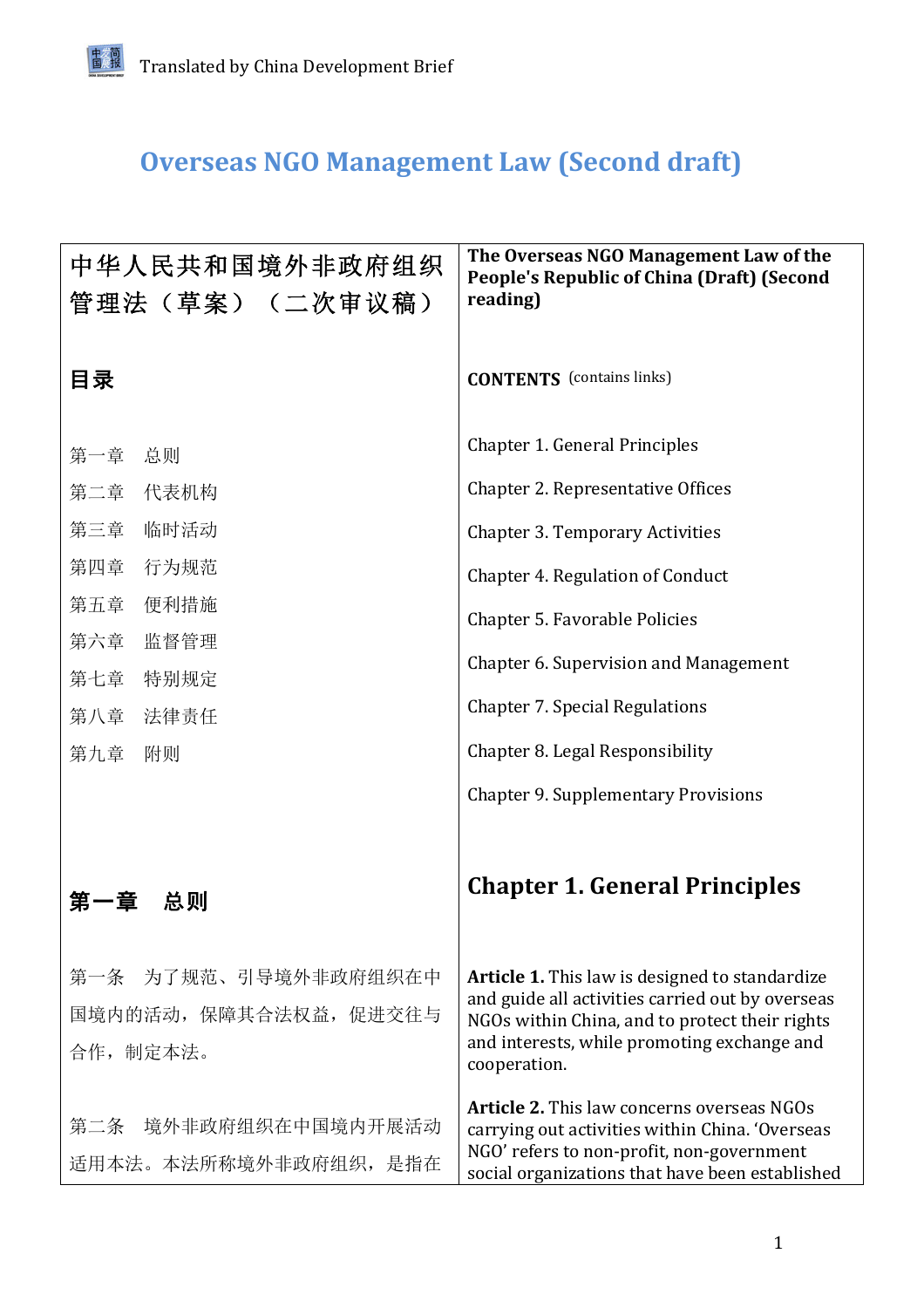

| 境外成立的非营利、非政府的社会组织。                                                                                                                                                    | outside of mainland China.                                                                                                                                                                                                                                                                                                                                                                                                                                                                                                                                                              |
|-----------------------------------------------------------------------------------------------------------------------------------------------------------------------|-----------------------------------------------------------------------------------------------------------------------------------------------------------------------------------------------------------------------------------------------------------------------------------------------------------------------------------------------------------------------------------------------------------------------------------------------------------------------------------------------------------------------------------------------------------------------------------------|
| 境外非政府组织可以在经济、教育、<br>第三条<br>科技、卫生、文化、体育、环保、慈善等领域<br>依法开展有利于公益事业发展的活动。                                                                                                  | <b>Article 3.</b> Overseas NGOs that work in fields<br>such as economic, education, science and<br>technology, health, culture, sports,<br>environmental protection and charity may carry<br>out activities that legally develop public welfare.                                                                                                                                                                                                                                                                                                                                        |
| 境外非政府组织在中国境内依法开展<br>第四条<br>活动,受法律保护。                                                                                                                                  | Article 4. Overseas NGOs that conduct legal<br>activities within China will receive the<br>protection of the law.                                                                                                                                                                                                                                                                                                                                                                                                                                                                       |
| 境外非政府组织在中国境内开展活动<br>第五条<br>应当遵守中国法律,不得危害中国的国家统<br>一、安全和民族团结,不得损害中国国家利<br>益、社会公共利益以及其他组织和公民的合法<br>权益,不得违反公序良俗。境外非政府组织不<br>得从事或者资助营利性活动、政治活动, 不得<br>非法从事宗教活动或者非法资助宗教活动。 | <b>Article 5.</b> Overseas NGOs that conduct activities<br>in China shall operate according to Chinese laws;<br>not threaten China's security or national and<br>ethnic unity; must not harm China's national<br>interests, societal public interests, or the legal<br>rights of other groups and citizens; and must not<br>disrupt public order and morality. Furthermore<br>overseas NGOs must not engage in or fund for-<br>profit activities or political activities. They also<br>must not illegally conduct or fund religious<br>activities.                                      |
| 境外非政府组织在中国境内开展活<br>第六条<br>动,应当通过依法登记的代表机构进行;未登<br>记代表机构需要开展活动的, 应当事先取得临<br>时活动许可。境外非政府组织未登记代表机<br>构、未取得临时活动许可的, 不得在中国境内<br>开展活动, 不得委托、资助中国境内个人、法<br>人或者其他组织在中国境内开展活动。 | <b>Article 6.</b> Overseas NGOs that conduct activities<br>in China shall do so in the name of a legally<br>registered representative office (代表机构).<br>Unregistered representative offices that wish to<br>conduct activities shall obtain a temporary<br>activity permit (临时活动许可) in advance. It is<br>prohibited for overseas NGOs that are<br>unregistered or have not legally obtained a<br>temporary activity permit to conduct activities<br>within China, or commission domestic Chinese<br>individuals, legal persons, or organizations to<br>conduct activities within China. |
| 第七条<br>国务院公安部门及省级人民政府公安<br>机关是境外非政府组织在中国境内开展活动的<br>登记管理机关。国务院有关部门、省级人民政<br>府有关部门、国务院或者省级人民政府授权的                                                                       | <b>Article 7.</b> The Public Security departments of<br>the State Council and provincial level public<br>security authorities are in charge of the<br>registration and management of overseas NGOs<br>that conduct activities in China. The relevant                                                                                                                                                                                                                                                                                                                                    |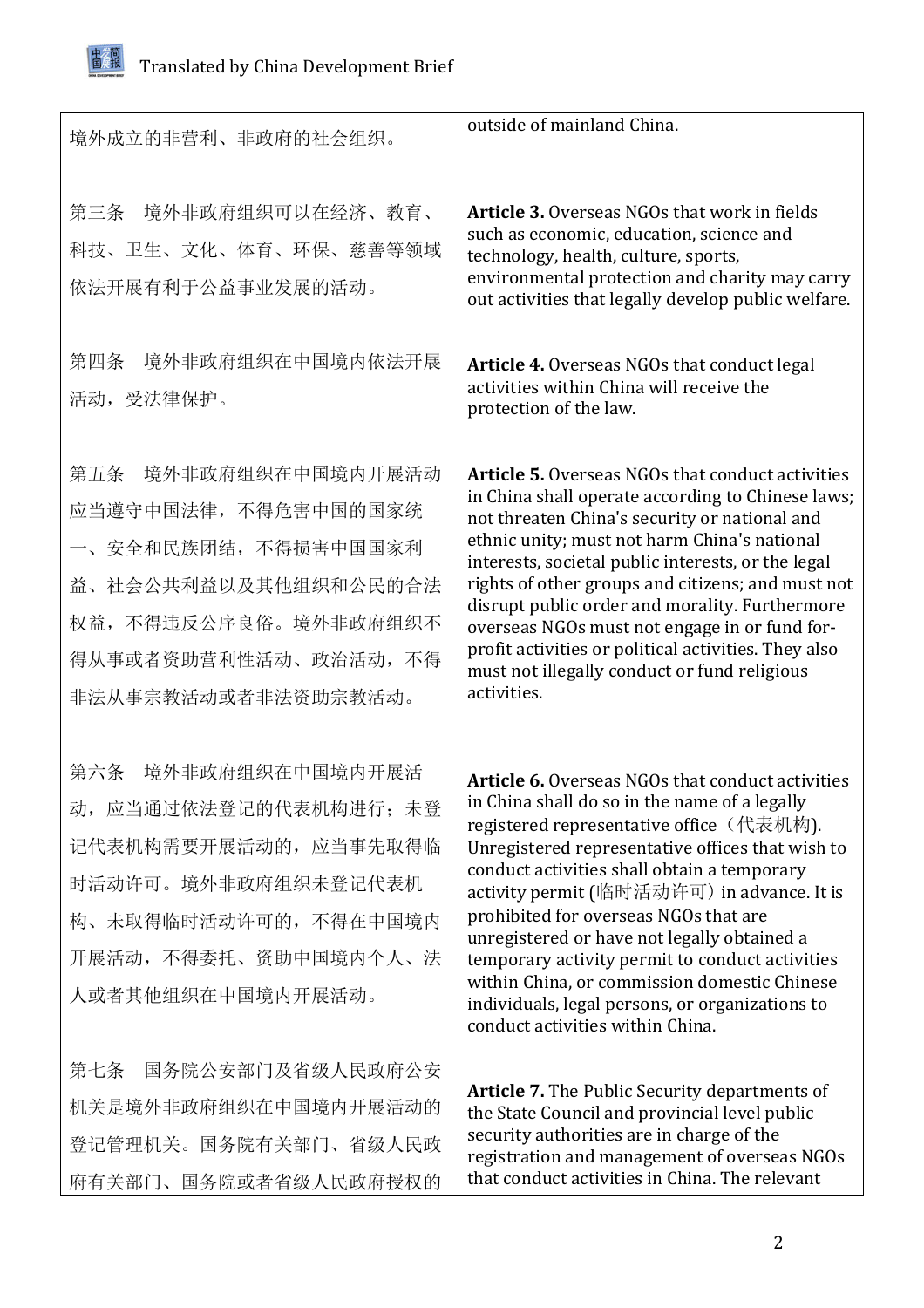<span id="page-2-0"></span>

| 组织是境外非政府组织在中国境内开展活动的<br>业务主管单位。<br>国务院有关部门和县级以上地方人民政府有关<br>部门在职责范围内负责境外非政府组织管理工<br>作。国家建立境外非政府组织管理工作协调机<br>负责研究、协调、解决境外非政府组织管<br>制,<br>理的重大问题。 | departments of the State Council and provincial<br>level governments, as well as organizations<br>authorized by the State Council or provincial<br>level governments, are the Professional<br>Supervisory Units (业务主管单位) of overseas<br>NGOs conducting activities in China.<br>Within the scope of their authority, the relevant<br>departments of the State Council and local<br>governments at the county level or above are<br>responsible for the management of overseas<br>NGOs. The state will establish mechanisms to<br>manage overseas NGOs and be responsible for<br>researching, coordinating, and resolving<br>significant problems. |
|------------------------------------------------------------------------------------------------------------------------------------------------|---------------------------------------------------------------------------------------------------------------------------------------------------------------------------------------------------------------------------------------------------------------------------------------------------------------------------------------------------------------------------------------------------------------------------------------------------------------------------------------------------------------------------------------------------------------------------------------------------------------------------------------------------|
| 国家建立境外非政府组织管理信息系<br>第八条<br>统和境外非政府组织统计制度。                                                                                                      | <b>Article 8.</b> The state will establish information<br>management and statistical systems to collect<br>data about overseas NGOs.                                                                                                                                                                                                                                                                                                                                                                                                                                                                                                              |
| 国家对为中国公益事业发展做出突出<br>第九条<br>贡献的境外非政府组织给予表彰。                                                                                                     | <b>Article 9.</b> The state will commend those<br>overseas NGOs that provide outstanding<br>contributions to the development of Chinese<br>public welfare.                                                                                                                                                                                                                                                                                                                                                                                                                                                                                        |
|                                                                                                                                                |                                                                                                                                                                                                                                                                                                                                                                                                                                                                                                                                                                                                                                                   |
| 代表机构                                                                                                                                           | <b>Chapter 2. Representative Offices</b>                                                                                                                                                                                                                                                                                                                                                                                                                                                                                                                                                                                                          |
| 境外非政府组织符合下列条件的, 可<br>第十条<br>以申请在中国境内设立代表机构:                                                                                                    | <b>Article 10.</b> Overseas NGOs that meet the<br>following requirements may apply to establish a<br>representative office (代表机构) in China:                                                                                                                                                                                                                                                                                                                                                                                                                                                                                                       |
|                                                                                                                                                | (1) The NGO was lawfully established outside of<br>mainland China;                                                                                                                                                                                                                                                                                                                                                                                                                                                                                                                                                                                |
| (一) 在境外依法成立;<br>(二)能够独立承担民事责任;                                                                                                                 | (2) The NGO is independently able to assume<br>civil liability;                                                                                                                                                                                                                                                                                                                                                                                                                                                                                                                                                                                   |
| (三)宗旨和业务范围有利于公益事业发展;<br>(四) 在境外存续二年以上并开展实质性活<br>动;                                                                                             | (3) The NGO's aims and scope of activities are<br>beneficial to the development of the public<br>welfare sector;                                                                                                                                                                                                                                                                                                                                                                                                                                                                                                                                  |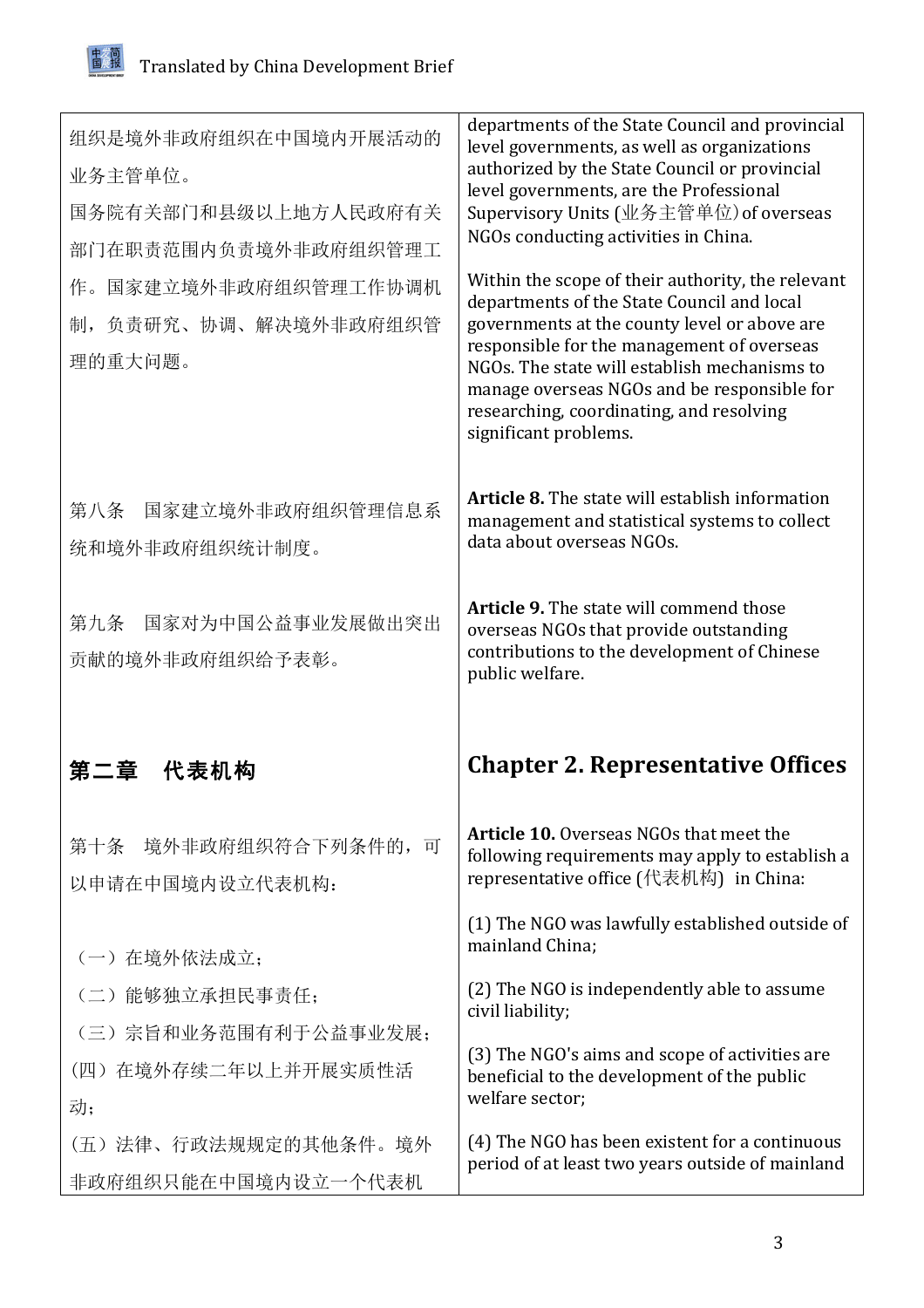

| 构。                                                                                           | China and has conducted substantial activities<br>during that time.                                                                                                                                                                                                                                                                                                                                                    |
|----------------------------------------------------------------------------------------------|------------------------------------------------------------------------------------------------------------------------------------------------------------------------------------------------------------------------------------------------------------------------------------------------------------------------------------------------------------------------------------------------------------------------|
|                                                                                              | (5) Conditions provided by other laws or<br>regulations.                                                                                                                                                                                                                                                                                                                                                               |
|                                                                                              | Overseas NGOs may only establish one<br>representative office within China.                                                                                                                                                                                                                                                                                                                                            |
| 第十一条 境外非政府组织申请设立代表机<br>构, 应当经业务主管单位同意。                                                       | <b>Article 11.</b> Overseas NGOs that apply to<br>establish a representative office shall have<br>received the consent of a Professional<br>Supervisory Unit (业务主管单位).                                                                                                                                                                                                                                                 |
| 第十二条 境外非政府组织应当自业务主管单<br>位同意之日起三十日内, 向登记管理机关申请<br>设立代表机构登记。申请设立代表机构登记,<br>应当向登记管理机关提交下列文件、材料: | <b>Article 12.</b> Overseas NGOs shall apply to<br>register a representative office from the<br>registration management authorities within 30<br>days of formally identifying and getting approval<br>from a Professional Supervisory Unit. To apply<br>for a registration permit for a representative<br>office, overseas NGOs shall submit the following<br>documents to the registration management<br>authorities: |
| (一) 申请书;                                                                                     | (1) A completed application form;                                                                                                                                                                                                                                                                                                                                                                                      |
| (二) 符合本法第十条第一款规定的证明文<br>件、材料;                                                                | (2) Documentation and other evidence that the<br>overseas NGO meets the conditions set out in<br>Article 10, Paragraph 1 of this law;                                                                                                                                                                                                                                                                                  |
| (三) 拟设代表机构首席代表的身份证明、简<br>历及其无犯罪记录证明材料;                                                       | (3) Identification documents for the chief<br>representative of the proposed overseas NGO<br>representative office, a CV and proof that shows<br>that he or she has no criminal record;                                                                                                                                                                                                                                |
| (四) 拟设代表机构的住所证明材料;                                                                           | (4) Documentation that states the address of the<br>overseas NGO's proposed representative office.                                                                                                                                                                                                                                                                                                                     |
| (五) 资金来源证明材料;                                                                                | (5) Documentation that shows the funding<br>sources of the overseas NGO;                                                                                                                                                                                                                                                                                                                                               |
| (六) 业务主管单位的同意文件;                                                                             | (6) Documentation that shows an agreement<br>from a Professional Supervisory Unit to<br>supervise the overseas NGO's proposed<br>representative office;                                                                                                                                                                                                                                                                |
| (七)法律、行政法规规定的其他文件、材<br>料。                                                                    | (7) Any documentation and material required<br>by other laws or regulations.                                                                                                                                                                                                                                                                                                                                           |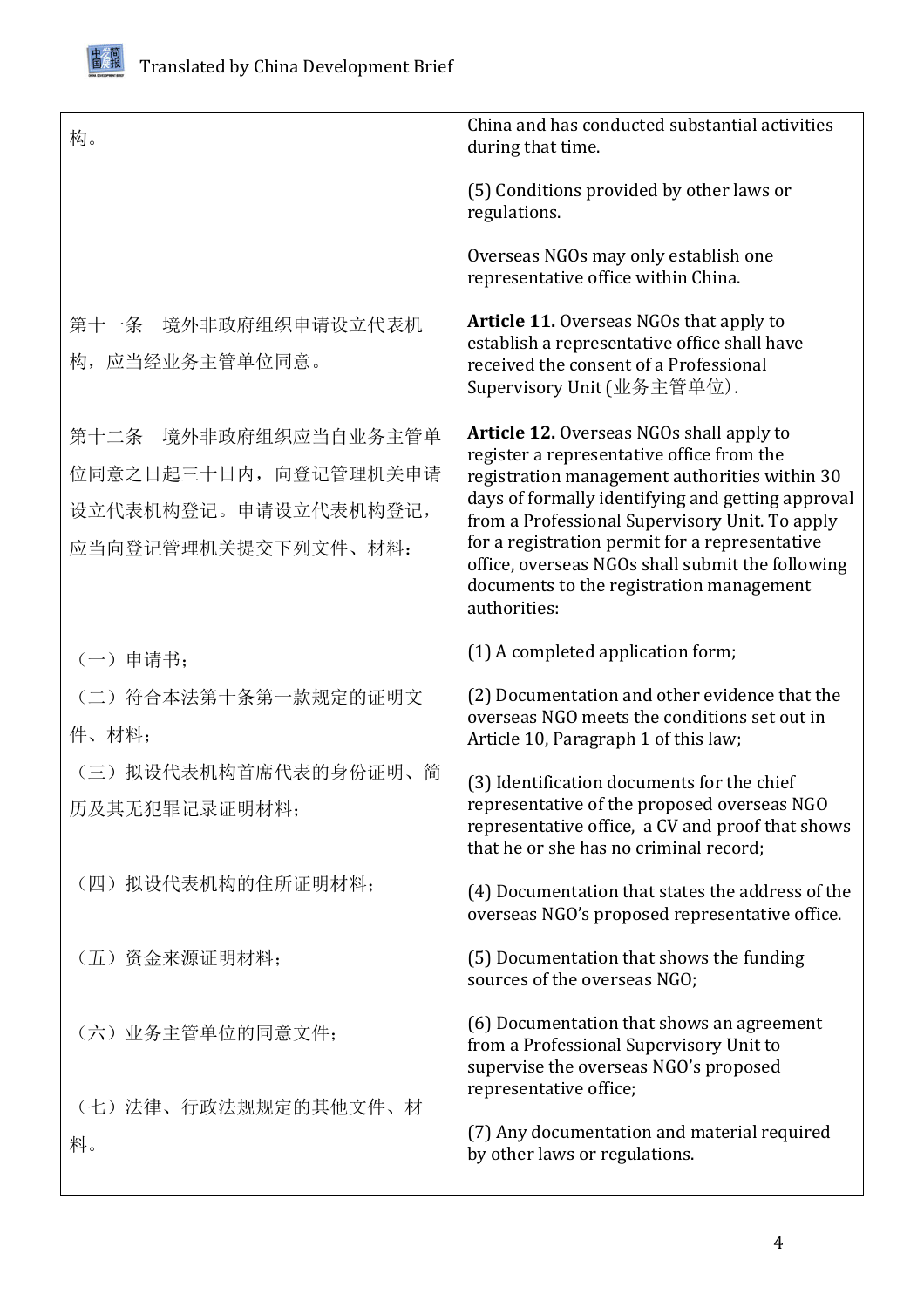由发简

| 登记管理机关审查境外非政府组织代表机构设<br>立申请, 根据需要可以组织专家进行评估。登<br>记管理机关应当自受理申请之日起六十日内作<br>出准予登记或者不予登记的决定。                       | The registration management authorities that<br>review the application of overseas NGOs to<br>establish a representative office in China, may<br>commission experts to conduct a review if<br>deemed necessary. The registration<br>management authorities shall issue a decision<br>within 60 days after receiving an application.      |
|----------------------------------------------------------------------------------------------------------------|------------------------------------------------------------------------------------------------------------------------------------------------------------------------------------------------------------------------------------------------------------------------------------------------------------------------------------------|
| 第十三条 对准予登记的境外非政府组织代表<br>机构, 登记管理机关发给登记证书, 并予以公<br>告。登记事项包括:<br>(一) 名称:<br>(二) 住所;                              | <b>Article 13.</b> The registration management<br>authorities shall give a certificate of registration<br>for those overseas NGOs' representative offices<br>that they approve and make public<br>announcement of that registration. Registration<br>information shall include:<br>$(1)$ Name;                                           |
| (三) 业务范围;                                                                                                      | (2) Address;                                                                                                                                                                                                                                                                                                                             |
| (四)活动地域;                                                                                                       | (3) Scope of activities;                                                                                                                                                                                                                                                                                                                 |
| (五) 首席代表;                                                                                                      | (4) Location of activities;                                                                                                                                                                                                                                                                                                              |
| (六) 业务主管单位;                                                                                                    | (5) Chief representative;                                                                                                                                                                                                                                                                                                                |
| (七) 驻在期限。                                                                                                      | (6) Professional Supervisory Unit;                                                                                                                                                                                                                                                                                                       |
|                                                                                                                | (7) Duration of residence.                                                                                                                                                                                                                                                                                                               |
| 境外非政府组织代表机构凭登记证书依法办理<br>组织机构代码、税务登记, 刻制印章, 在中国<br>境内的银行开立银行账户, 并将组织机构代<br>码、税务登记证件复印件、印章式样以及银行<br>账号报登记管理机关备案。 | The representative office of an overseas NGO<br>will use their registration certificate to obtain an<br>organizational code, register for taxes, get an<br>official seal, and establish a bank account at a<br>bank in mainland China. They shall file copies of<br>the above documents with the registration<br>management authorities. |
| 境外非政府组织代表机构不具有法人资格。                                                                                            | The representative office of an overseas NGO<br>does not have the status of a legal person.                                                                                                                                                                                                                                              |
| 第十四条 境外非政府组织申请设立代表机构<br>有下列情形之一的, 登记管理机关不予登记:<br>(一) 不符合本法第三条、第五条、第十条规                                         | <b>Article 14.</b> The registration management office<br>will not give approval to an application from a<br>overseas NGO to establish a representative<br>office if:                                                                                                                                                                     |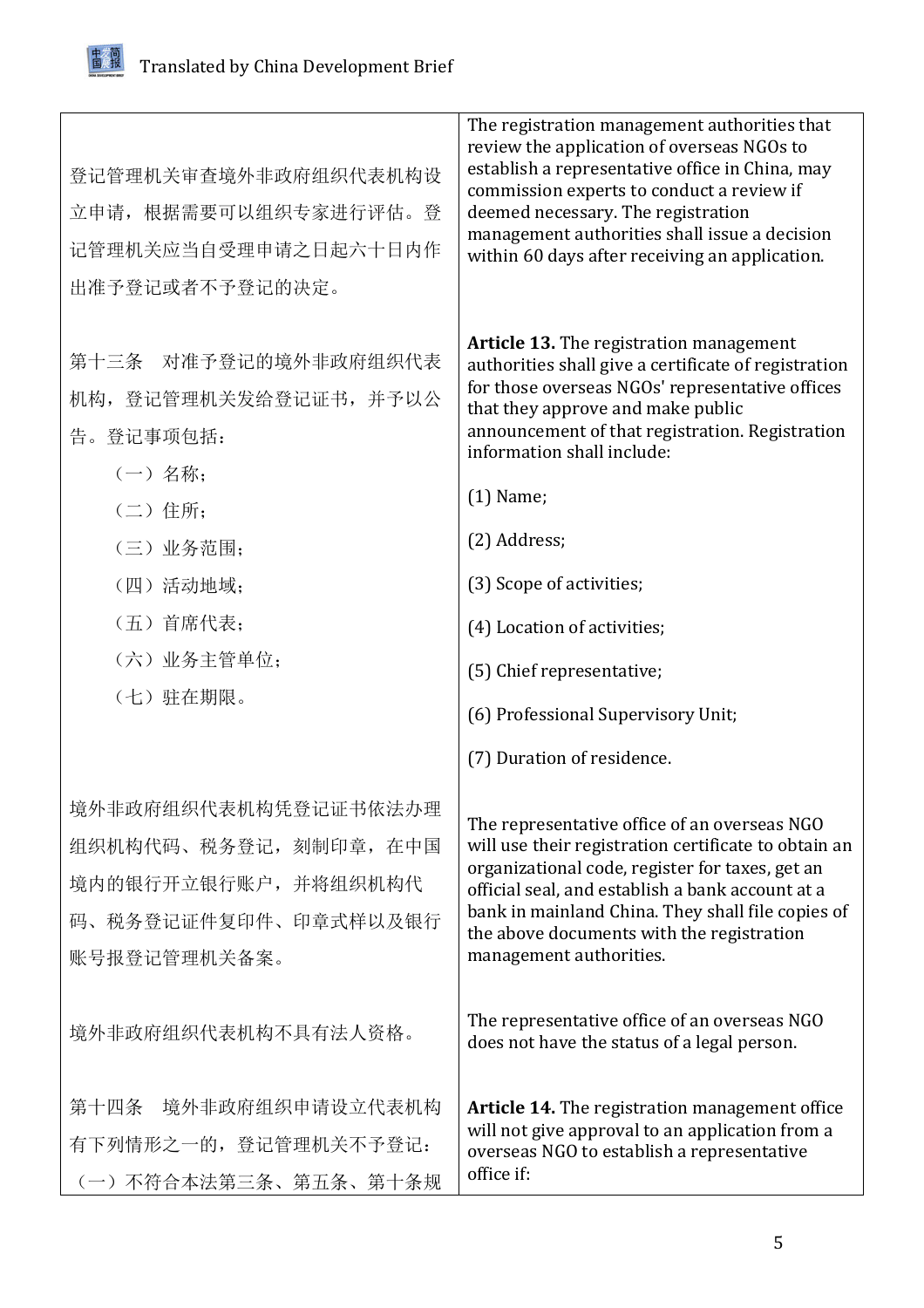

| 定的;<br>申请时隐瞒真实情况或者提供虚假材料<br>$(\rightharpoonup)$<br>的;<br>(三) 拟设代表机构首席代表有犯罪记录的;<br>(四)法律、行政法规规定的其他情形。 | (1) The provisions stated in articles 3, 5, and 10<br>of this law are not met.<br>(2) Actual circumstances are hidden or false<br>information is provided in the application<br>process<br>(3) The chief representative candidate has a<br>criminal record:                                                                                                                                                                                                                             |
|------------------------------------------------------------------------------------------------------|-----------------------------------------------------------------------------------------------------------------------------------------------------------------------------------------------------------------------------------------------------------------------------------------------------------------------------------------------------------------------------------------------------------------------------------------------------------------------------------------|
|                                                                                                      | (4) There are other outstanding issues related to<br>other laws or regulation                                                                                                                                                                                                                                                                                                                                                                                                           |
| 境外非政府组织代表机构驻在期限<br>第十五条<br>不超过五年, 期满需要继续开展活动的, 应当<br>在期限届满六十日前经业务主管单位同意后,<br>向登记管理机关重新申请登记。          | Article 15. An overseas NGOs' representative<br>offices can receive approval for a maximum of<br>five years. If, when the registration period has<br>expired the NGO wishes to continue activities in<br>China, they shall apply for a new registration.<br>This new application shall be delivered to the<br>registration management office within 60 days<br>before the expiration of the existing registration,<br>after getting approval from its Professional<br>Supervisory Unit. |
| 境外非政府组织代表机构需要变更<br>第十六条<br>登记事项的, 应当自业务主管单位同意之日起<br>三十日内,向登记管理机关申请变更登记。                              | Article 16. When the representative office of an<br>overseas NGO wishes to alter their registration<br>information, they shall apply within 30 days of<br>getting approval from their Professional<br>Supervisory Unit.                                                                                                                                                                                                                                                                 |
| 第十七条 有下列情形之一的,境外非政府组<br>织代表机构由登记管理机关注销登记, 并予以<br>公告:                                                 | Article 17. The representative office of a<br>overseas NGO may be publically de-registered<br>by the registration management authorities if:<br>(1) The overseas NGO closes its representative<br>office in China;                                                                                                                                                                                                                                                                      |
|                                                                                                      | (2) The overseas NGO ceases operations;                                                                                                                                                                                                                                                                                                                                                                                                                                                 |
| (一)境外非政府组织撤销代表机构的;<br>(二)境外非政府组织终止的;<br>(三) 境外非政府组织代表机构驻在期限届满                                        | (3) The representative office fails to complete a<br>new registration application before the existing<br>duration of residence ends;                                                                                                                                                                                                                                                                                                                                                    |
| 未办理重新登记的;                                                                                            | (4) The overseas NGO has its registration<br>certificate withdrawn in accordance with law;                                                                                                                                                                                                                                                                                                                                                                                              |
| (四) 境外非政府组织代表机构依法被撤销登<br>记或者吊销登记证书的;                                                                 | (5) The activities of the NGO are no longer<br>permitted due to other reasons;                                                                                                                                                                                                                                                                                                                                                                                                          |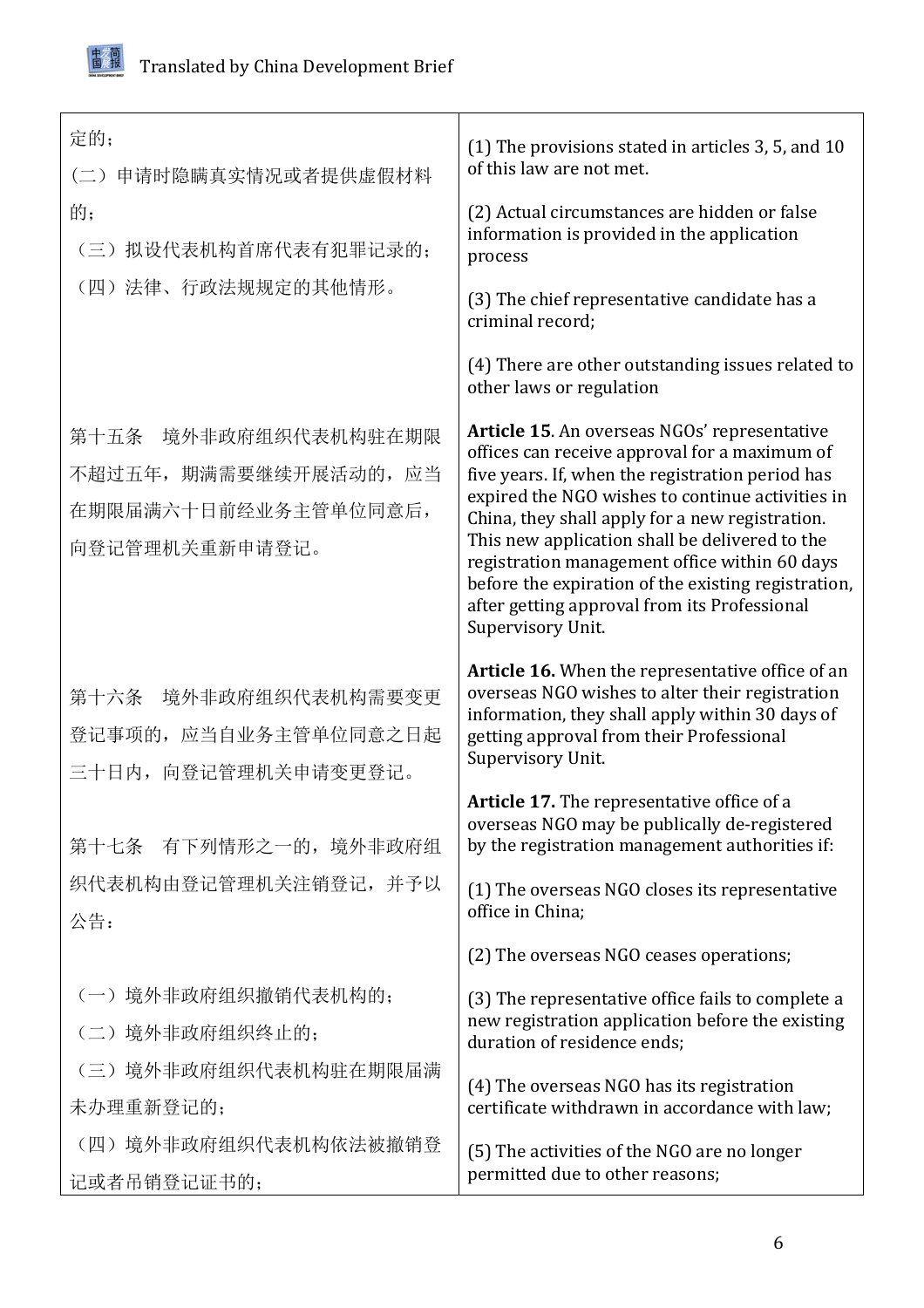<span id="page-6-0"></span>

| (五) 由于其他原因终止的。<br>境外非政府组织代表机构注销登记后, 未尽事<br>宜涉及相关法律责任的, 由设立该代表机构的<br>境外非政府组织承担。                      | If, after an overseas NGOs' representative office<br>has been deregistered, there are related<br>outstanding issues or legal liability, the overseas<br>NGO will bear responsibility.                                                                                                                                                                                                                                                      |
|-----------------------------------------------------------------------------------------------------|--------------------------------------------------------------------------------------------------------------------------------------------------------------------------------------------------------------------------------------------------------------------------------------------------------------------------------------------------------------------------------------------------------------------------------------------|
| 第三章<br>临时活动                                                                                         | <b>Chapter 3 Temporary Activities</b>                                                                                                                                                                                                                                                                                                                                                                                                      |
| 境外非政府组织未在中国境内设立<br>第十八条<br>代表机构, 在中国境内开展临时活动的, 应当<br>事先取得临时活动许可。临时活动期限不超过<br>一年。                    | Article 18. Overseas NGOs without a<br>representative office in China that wish to carry<br>out temporary activities in China should first<br>secure a temporary activity permit. The<br>duration of a temporary activity can not exceed<br>one year.                                                                                                                                                                                      |
| 境外非政府组织开展临时活动应当与在中国境<br>内的国家机关、人民团体、事业单位、社会组<br>织(以下称中方合作单位)合作进行。                                   | Overseas NGOs that wish to conduct temporary<br>activities in China shall cooperate with state<br>authorities, mass organizations, public<br>institutions, and social organizations (hereafter<br>referred to as the Chinese partner organization (<br>中方合作单位).                                                                                                                                                                            |
| 第十九条 境外非政府组织开展临时活动, 应<br>当经业务主管单位同意。但是, 国家机关或者<br>经国务院公安部门确定的单位为中方合作单位<br>的,可以按照国家规定办理审批手续。         | <b>Article 19.</b> Overseas NGOs that wish to conduct<br>temporary activities shall first obtain the<br>approval of a Professional Supervisory Unit.<br>However, state authorities or units that have<br>been approved by the Public Security<br>departments of the State Council (国务院公安部<br>$\vert \overline{\vert}$ as the Chinese partner organization may<br>also go through approval procedures according<br>to national regulations. |
| 第二十条 境外非政府组织应当自业务主管单<br>位或者有关部门同意之日起三十日内, 向登记<br>管理机关申请临时活动许可。申请临时活动许<br>可, 应当向登记管理机关提交下列文件、材<br>料: | <b>Article 20.</b> Overseas NGOs shall apply for a<br>temporary activities permit within 30 days of<br>receiving approval from the Professional<br>Supervisory Unit or relevant department.<br>Applications for a temporary activities permit<br>shall include:                                                                                                                                                                            |
|                                                                                                     | (1) A completed application form;                                                                                                                                                                                                                                                                                                                                                                                                          |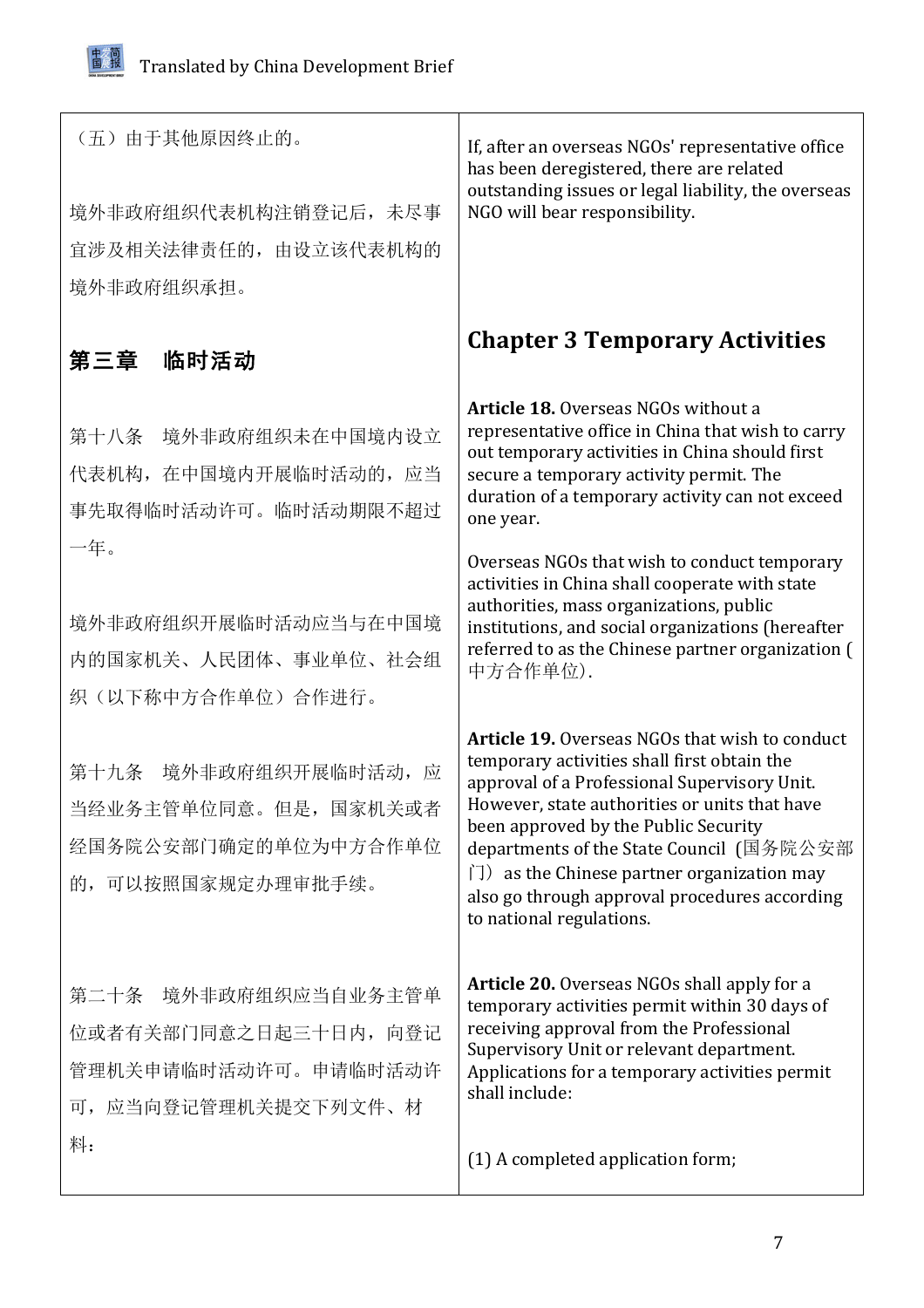

| (一) 申请书:                                                             | (2) Documentation showing that the applicant<br>overseas NGO meets the requirements                                                                                                                                                                                                                                            |
|----------------------------------------------------------------------|--------------------------------------------------------------------------------------------------------------------------------------------------------------------------------------------------------------------------------------------------------------------------------------------------------------------------------|
| (二) 符合本法第十条第一款规定的证明文                                                 | stipulated in Article 10, Paragraph 1 of this law;                                                                                                                                                                                                                                                                             |
| 件、材料:                                                                | (3) A written agreement between the overseas<br>NGO and the Chinese partner organization;                                                                                                                                                                                                                                      |
| (三)境外非政府组织与中方合作单位的书面<br>协议;                                          | (4) Proof of funding sources and the bank<br>account of the Chinese partner organization ( $\#$<br>方合作单位);                                                                                                                                                                                                                     |
| (四) 资金来源证明及中方合作单位的银行账<br>户;                                          | (5) Approval documents provided by a<br>Professional Supervisory Unit or relevant<br>department;                                                                                                                                                                                                                               |
| (五) 业务主管单位或者有关部门的同意文<br>件;                                           | (6) Other documentation required by other laws<br>or regulations.                                                                                                                                                                                                                                                              |
| (六)法律、行政法规规定的其他文件、材<br>料。                                            | The registration management authorities may<br>arrange for experts to review the application of<br>an overseas NGO to conduct temporary<br>activities, if deemed necessary.                                                                                                                                                    |
| 登记管理机关审查境外非政府组织临时活动申                                                 |                                                                                                                                                                                                                                                                                                                                |
| 请, 根据需要可以组织专家进行评估。                                                   |                                                                                                                                                                                                                                                                                                                                |
| 第二十一条 境外非政府组织可以委托中方合<br>作单位向业务主管单位和登记管理机关申请办<br>理相关手续。               | Article 21. Overseas NGOs may arrange for a<br>Chinese partner organization to assist in dealing<br>with the Professional Supervisory Unit and<br>registration management authorities.                                                                                                                                         |
| 第二十二条 登记管理机关应当自受理申请之<br>日起三十日内作出准予许可或者不予许可的决<br>定。准予许可的, 发给临时活动许可证明文 | <b>Article 22.</b> The registration management<br>authorities shall issue a decision within 30 days<br>of receiving an application to carry out<br>temporary activities. If approval is given, a<br>temporary activity permit will be issued.                                                                                  |
| 件。<br>临时活动的许可事项包括:境外非政府组织中<br>文名称、中方合作单位、活动项目、活动地<br>域、活动期限、活动资金。    | Information that is required in the application<br>for temporary activities includes: the overseas<br>NGOs' Chinese name, the name of the Chinese<br>partner organization, the activity they are<br>applying to run, the regional scope of the<br>activity, the duration of the activity, and the<br>funding for the activity. |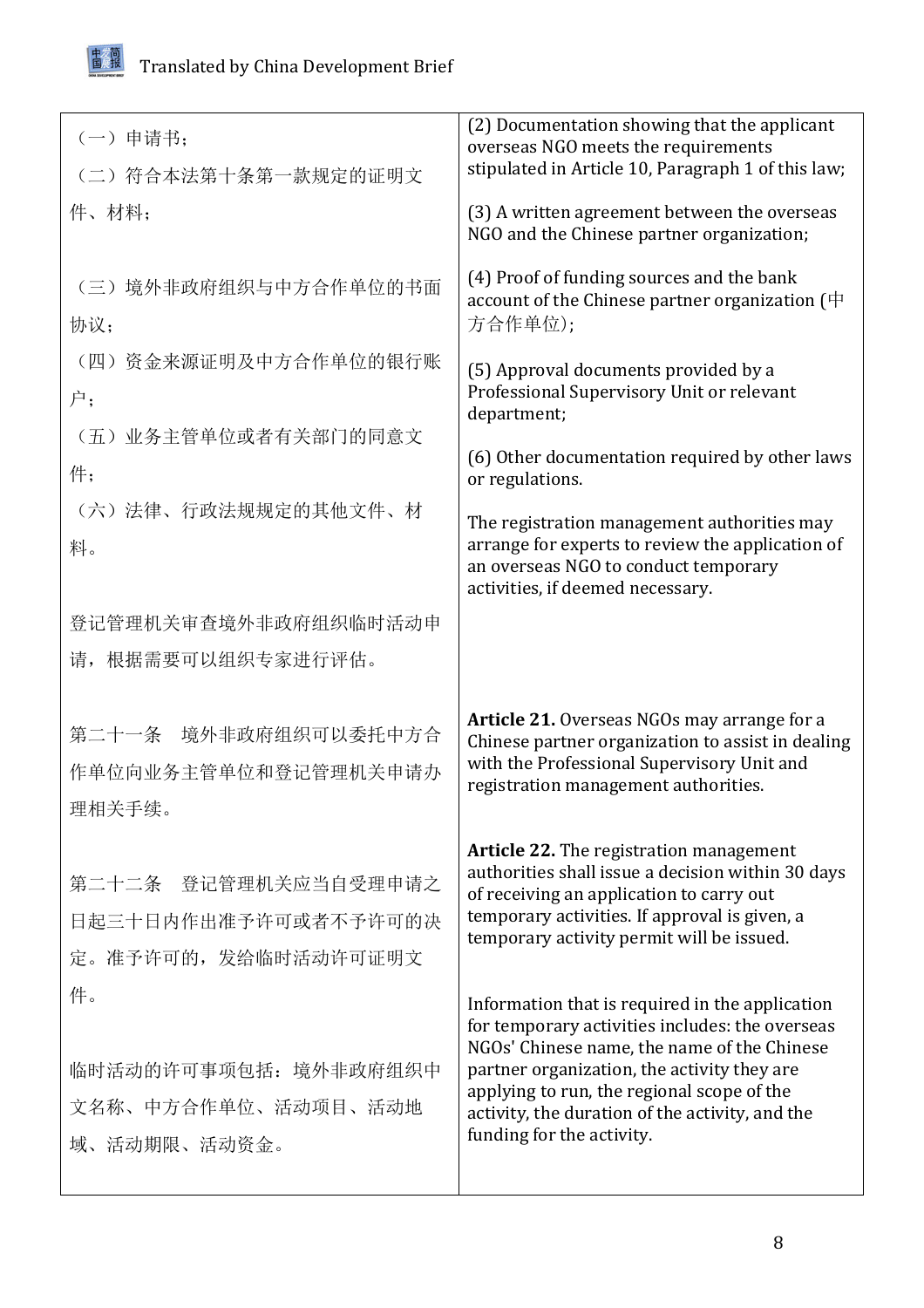<span id="page-8-0"></span>

| 第四章<br>行为规范                                                                                               | <b>Chapter 4. Regulation Of Conduct</b>                                                                                                                                                                                                                                                                                                                                                                                                                                          |
|-----------------------------------------------------------------------------------------------------------|----------------------------------------------------------------------------------------------------------------------------------------------------------------------------------------------------------------------------------------------------------------------------------------------------------------------------------------------------------------------------------------------------------------------------------------------------------------------------------|
| 设立代表机构的境外非政府组织<br>第二十三条<br>在中国境内的活动应当由其代表机构办理。                                                            | Article 23. If an overseas NGO has established a<br>representative office in China, all of that NGO's<br>activities that take place in China should be<br>managed by the representative office.                                                                                                                                                                                                                                                                                  |
| 境外非政府组织代表机构应当以登记的名称,<br>在核准的业务范围和活动地域内开展活动。                                                               | The representative office of an overseas NGO<br>shall operate activities using their registered<br>name, and within the operational boundaries<br>that have been approved.                                                                                                                                                                                                                                                                                                       |
| 除国务院另有规定外, 境外非政府组织及其代<br>表机构不得在中国境内设立分支机构。                                                                | Unless otherwise regulated for by the State<br>Council, overseas NGOs and their representative<br>offices must not establish any branch office in<br>China.                                                                                                                                                                                                                                                                                                                      |
| 境外非政府组织代表机构应当于<br>第二十四条<br>每年11月30日前将包含项目实施、资金使用<br>等内容的下一年度活动计划报业务主管单位同<br>意, 业务主管单位同意后十日内报登记管理机<br>关备案。 | Article 24. The representative office of an<br>overseas NGO shall submit an activity plan that<br>details the projects that they intend to run and<br>how they intend to use their funding in the<br>coming year. This plan should be submitted to<br>the Professional Supervisory Unit before<br>November 30th every year. After it has been<br>approved, the representative office shall submit<br>it to the registration management authorities for<br>filing within 10 days. |
| 境外非政府组织实施项目前应当将登记证书、<br>临时活动许可证明文件和活动内容等事项报项<br>目实施地设区的市级人民政府公安机关备案。<br>第二十五条 境外非政府组织在中国境内开展              | Before overseas NGOs begin a project they shall<br>submit for filing their registration documents,<br>temporary activity permit, and a description of<br>their project to municipal level and above<br>(under which administrative districts are<br>established) public security authorities who<br>administrate the district in which the project<br>will be carried out.                                                                                                       |
| 活动不得对中方合作单位、受益人附加违反中<br>国法律法规和公序良俗的条件。                                                                    | Article 25. Overseas NGOs that run projects in<br>China must not make additional conditions that<br>require Chinese partner units or the project's<br>beneficiaries to break Chinese laws and<br>regulations, or disrupt public order or morality.                                                                                                                                                                                                                               |
| 第二十六条 境外非政府组织在中国境内活动<br>资金包括:                                                                             | <b>Article 26.</b> Funding for activities run by                                                                                                                                                                                                                                                                                                                                                                                                                                 |
| (一) 境外合法来源的资金;                                                                                            | overseas NGOs in China include:                                                                                                                                                                                                                                                                                                                                                                                                                                                  |
| (二)中国境内的银行存款利息;                                                                                           | (1) Money that has been legally raised abroad                                                                                                                                                                                                                                                                                                                                                                                                                                    |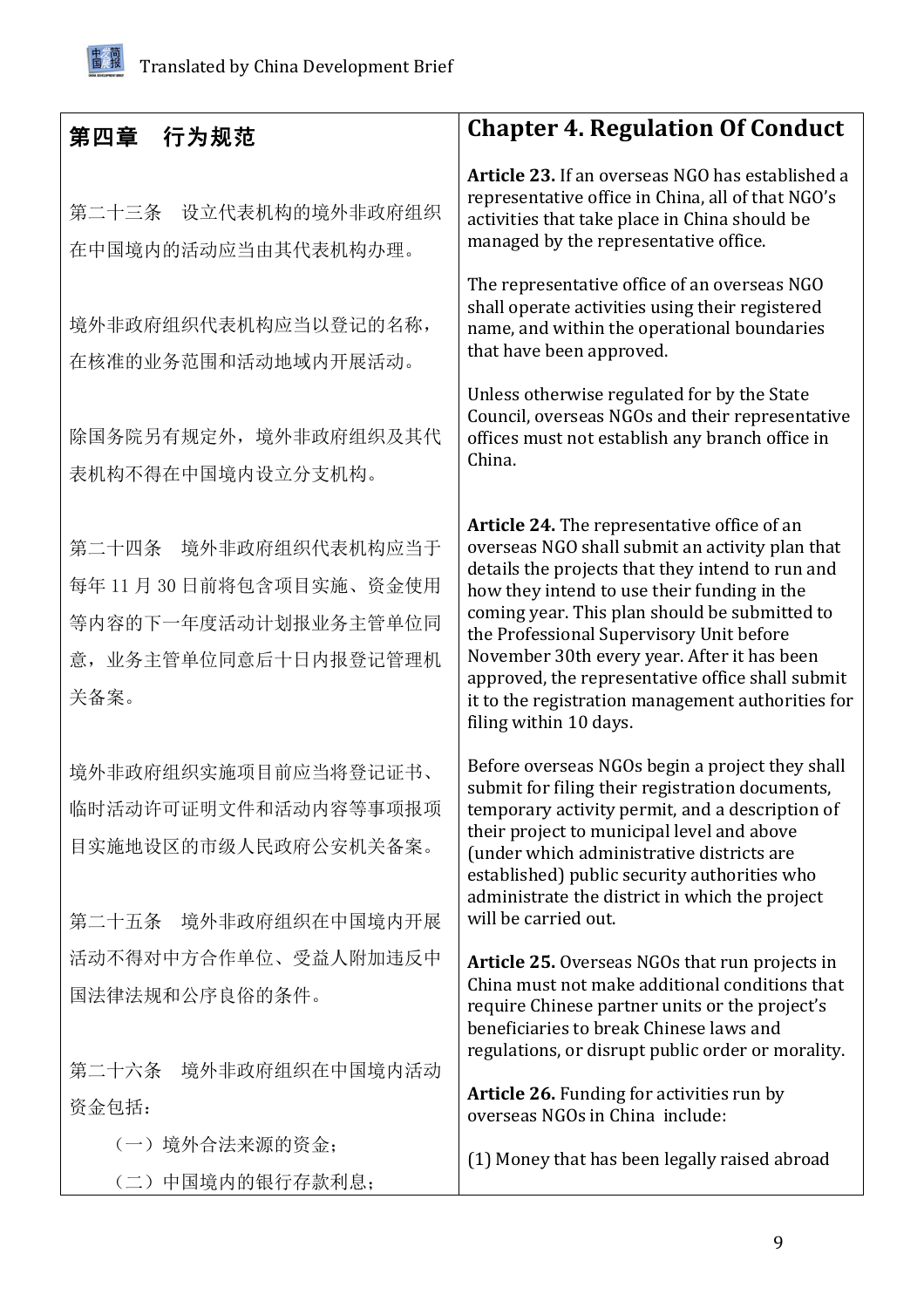

| (三) 依法取得的其他中国境内资金。            | (2) Interest gained from deposits made in<br>Chinese banks;                                                                                                                            |
|-------------------------------|----------------------------------------------------------------------------------------------------------------------------------------------------------------------------------------|
| 境外非政府组织在中国境内活动不得取得或者          | (3) Other money that has been lawfully acquired<br>within China.                                                                                                                       |
| 使用前款规定之外的资金。                  | Overseas NGOs in China must not use funds that<br>come from other sources, other than those<br>described above, for their activities in China.                                         |
| 除国务院另有规定外,境外非政府组织及其代          |                                                                                                                                                                                        |
| 表机构不得在中国境内进行募捐或者接受中国<br>境内捐赠。 | Unless otherwise approved by the State Council,<br>overseas NGOs and their representative offices<br>in China must not conduct fundraising activities<br>or accept donations in China. |
| 第二十七条 设立代表机构的境外非政府组织          | Article 27. The representative office of an                                                                                                                                            |
| 应当通过代表机构在登记管理机关备案的银行          | overseas NGO shall use the bank account that<br>was filed with the registration management                                                                                             |
| 账户管理用于中国境内的资金。                | authorities to handle money inside of China.                                                                                                                                           |
| 开展临时活动的境外非政府组织应当通过中方          | Overseas NGOs that run temporary activities in<br>China shall use their Chinese partner                                                                                                |
| 合作单位的银行账户管理用于中国境内的资           | organization's bank account to handle funds in<br>China. An independent account record should be                                                                                       |
| 金,实行单独记账,专款专用。                | kept, and the money used as agreed upon.                                                                                                                                               |
| 未经前两款规定的银行账户,境外非政府组织          | Overseas NGOs must not use alternative<br>methods to give or receive funds inside of China,                                                                                            |
| 不得以其他任何形式在中国境内进行资金收           | other than those described above.                                                                                                                                                      |
| 付。                            |                                                                                                                                                                                        |
| 第二十八条 境外非政府组织应当按照代表机          | Article 28. Overseas NGOs shall use funds<br>according to the operational scope that was                                                                                               |
| 构登记的业务范围或者与中方合作单位协议的          | approved when they registered their<br>representative office or as described in their                                                                                                  |
| 约定使用资金。                       | agreement with their Chinese partner<br>organization.                                                                                                                                  |
| 第二十九条 境外非政府组织代表机构应当执          | <b>Article 29.</b> The representative office of an                                                                                                                                     |
| 行中国会计制度, 聘请具有中国会计从业资格         | overseas NGO shall manage their finances<br>according to Chinese accounting law and employ                                                                                             |
| 的会计人员依法进行会计核算。财务会计报告          | accountants that have been legally certified in<br>China to manage its accounting. A Chinese                                                                                           |
| 应当经中国境内会计师事务所审计并予以公           | accounting firm shall audit the financial records                                                                                                                                      |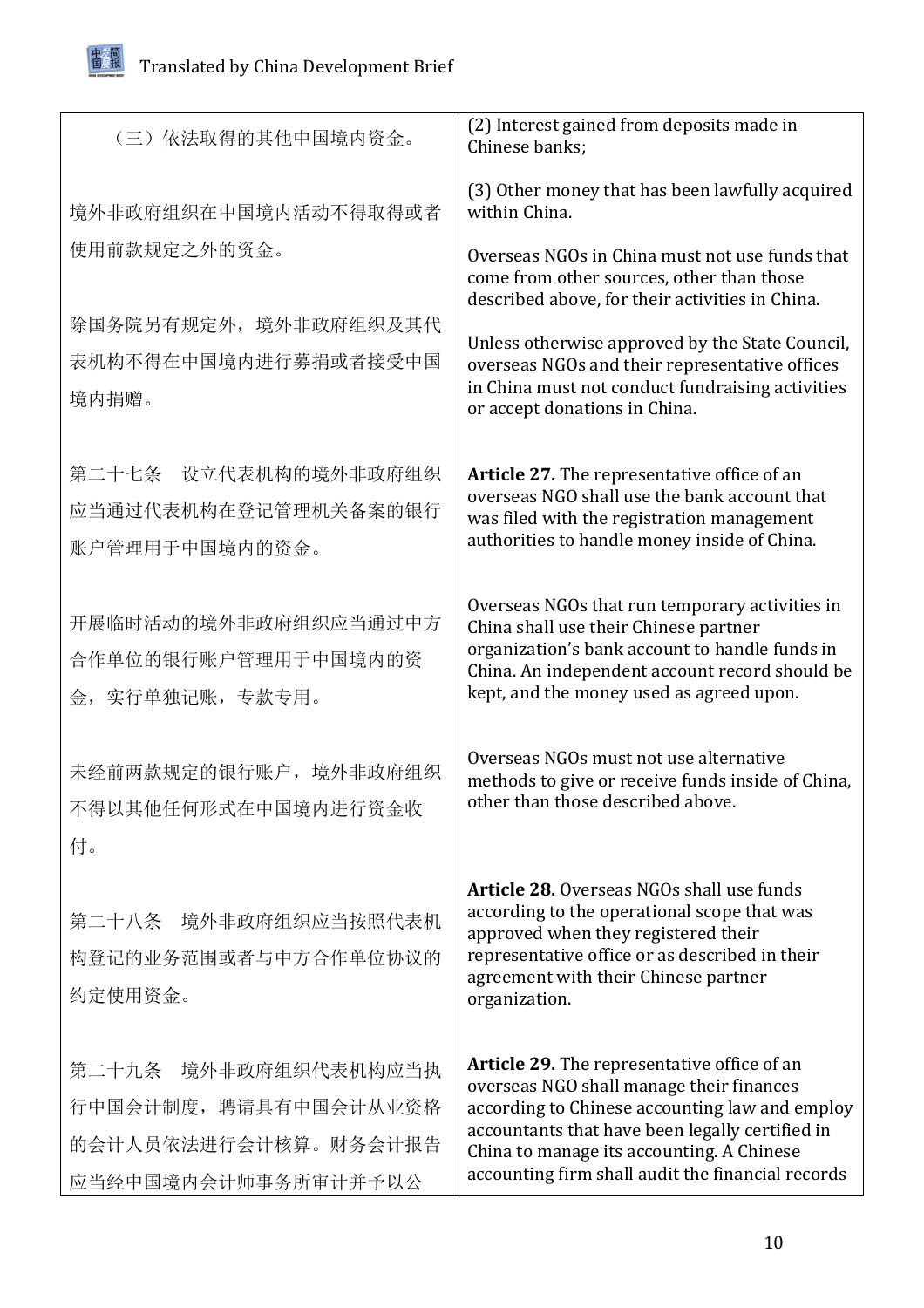

| 开。                                                                            | and the results made public.                                                                                                                                                                                                                                                |
|-------------------------------------------------------------------------------|-----------------------------------------------------------------------------------------------------------------------------------------------------------------------------------------------------------------------------------------------------------------------------|
| 第三十条 境外非政府组织在中国境内开展活<br>动, 应当按照中国有关外汇管理的规定办理外<br>汇收支。                         | <b>Article 30.</b> Overseas NGOs that run activities in<br>China shall make bank transfers in accordance<br>with China's existing regulations that deal with<br>foreign exchange.                                                                                           |
| 第三十一条 境外非政府组织代表机构应当依<br>法办理税务登记、纳税申报和税款缴纳等事<br>项。                             | Article 31. The representative office of an<br>overseas NGO shall legally make a tax<br>registration, tax declarations, and pay taxes.                                                                                                                                      |
| 第三十二条 境外非政府组织代表机构在中国<br>境内聘请工作人员或者招募志愿者, 应当委托<br>当地外事服务单位或者中国政府指定的其他单<br>位办理。 | Article 32. If the representative office of an<br>overseas NGO wishes to recruit staff or<br>volunteers in China, they shall commission a<br>local foreign affairs service unit, or other unit as<br>designated by the government, to carry out their<br>employment matters |
| 境外非政府组织代表机构应当将工作人员信息<br>报业务主管单位和登记管理机关备案。                                     | The representative office of an overseas NGO<br>shall file information about their staff and<br>personnel arrangements with their Professional<br>Supervisory Unit and the registration<br>management authorities.                                                          |
| 境外非政府组织开展临时活动不得直接招募志<br>愿者, 确需志愿者的, 应当由中方合作单位招<br>募。                          | Overseas NGOs that conduct temporary<br>activities in China must not directly recruit<br>volunteers. If they do require volunteers they<br>shall do so through their Chinese partner<br>organization.                                                                       |
| 第三十三条 境外非政府组织代表机构、开展<br>临时活动的境外非政府组织不得在中国境内发<br>展或者变相发展会员。                    | Article 33. Representative offices of an overseas<br>NGOs and overseas NGOs conducting temporary<br>activities must not openly or covertly recruit<br>members within China.                                                                                                 |
| 第三十四条 境外非政府组织代表机构应当设<br>一名首席代表,可以根据业务需要设一至三名<br>代表。                           | Article 34. The representative office of an<br>overseas NGO should have a chief<br>representative. They can also recruit up to 3<br>other representatives if needed.                                                                                                        |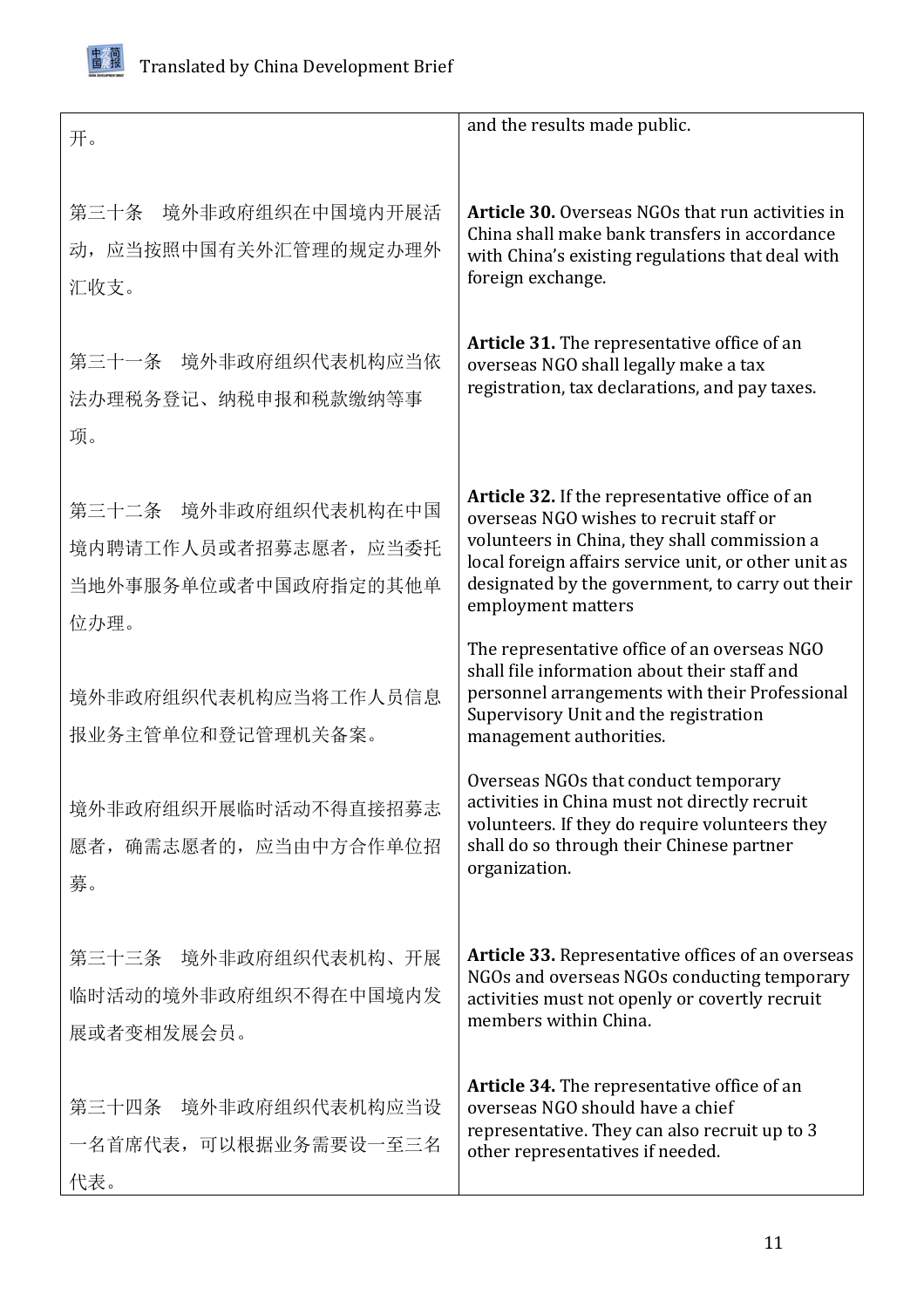

|                                                                                                     | A person cannot serve as chief representative or<br>representative if:                                                                                                                                                                                                                                                                                                 |
|-----------------------------------------------------------------------------------------------------|------------------------------------------------------------------------------------------------------------------------------------------------------------------------------------------------------------------------------------------------------------------------------------------------------------------------------------------------------------------------|
| 有下列情形之一的, 不得担任首席代表、代<br>表:                                                                          | (1) They have limited or no capacity for civil<br>conduct                                                                                                                                                                                                                                                                                                              |
| (一) 无民事行为能力或者限制民事行为能力                                                                               | (2) Possess a criminal record                                                                                                                                                                                                                                                                                                                                          |
| 的;<br>(二)有犯罪记录的;<br>(三) 依法被撤销登记、吊销登记证书的代表<br>机构的首席代表、代表, 自被撤销、吊销之日<br>起未逾五年的;<br>(四)法律、行政法规规定的其他情形。 | (3) Have been the chief representative or<br>representative in the representative office of an<br>overseas NGO that has been deregistered or had<br>registration certificates withdrawn within the<br>last 5 years;<br>(4) They fail to meet the conditions of other laws<br>or regulations                                                                            |
| 第三十五条 境外非政府组织代表机构中的境<br>外工作人员的比例不得超过工作人员总数的百<br>分之五十。境外非政府组织代表机构的工作人<br>员不得同时在其他境外非政府组织代表机构中<br>任职。 | Article 35. Overseas personnel must not<br>account for more than 50% of the total number<br>of staff employed at a representative office of an<br>overseas NGO. Staff employed at one<br>representative office of an overseas NGO cannot<br>simultaneously work at the representative office<br>of another overseas NGO.                                               |
| 第三十六条 开展临时活动的境外非政府组<br>织,应当以经许可的名称开展活动。                                                             | <b>Article 36. Overseas NGOs that conduct</b><br>temporary activities in China shall do so using<br>the name that was approved on their temporary<br>activities permit.                                                                                                                                                                                                |
| 境外非政府组织、中方合作单位应当于临时活<br>动结束后三十日内将活动情况、资金使用情况<br>等书面报送业务主管单位和登记管理机关。                                 | Once a project has concluded, overseas NGOs<br>and their Chinese partner organizations shall<br>submit reports to their Professional Supervisory<br>Unit and the registration management<br>authorities. The report shall include a<br>description of the activity and its use of funds,<br>and shall be submitted within 30 days of the<br>cessation of the activity. |
| 第三十七条 境外非政府组织代表机构应当每<br>年向业务主管单位报送上一年度工作报告, 经<br>业务主管单位出具意见后, 于3月31日前报<br>送登记管理机关, 接受年度检查。          | Article 37. The representative office of an<br>overseas NGO shall submit an annual work<br>report to their Professional Supervisory Unit.<br>After the Professional Supervisory Unit has<br>given its feedback, the report shall be sent to the<br>registration management authorities by March                                                                        |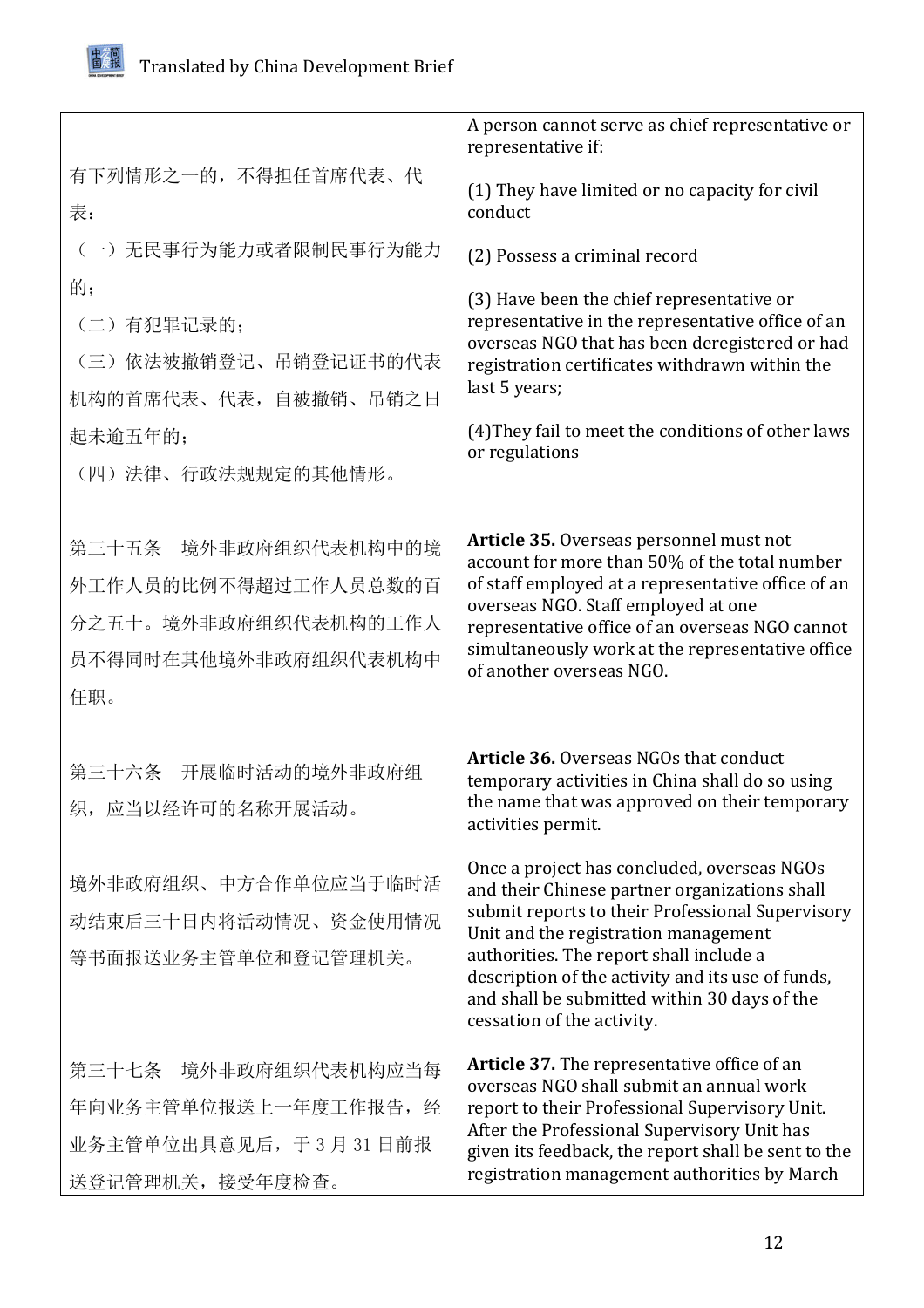<span id="page-12-0"></span>

|                                                                                           | $31st$ for annual inspection.                                                                                                                                                                                                                                                                     |
|-------------------------------------------------------------------------------------------|---------------------------------------------------------------------------------------------------------------------------------------------------------------------------------------------------------------------------------------------------------------------------------------------------|
| 年度工作报告应当包括财务会计报告、审计报<br>告、开展活动的情况以及人员和机构变动的情<br>况等内容。                                     | The annual work report shall include an<br>accounting report, audit reports, and<br>descriptions of the activities and changes to staff<br>or organizational structure.                                                                                                                           |
| 第三十八条 中国境内个人、法人或者其他组<br>织不得接受未登记代表机构、未取得临时活动<br>许可的境外非政府组织的委托、资助,代理或<br>者变相代理境外非政府组织开展活动。 | Article 38. Individuals, legal persons, and<br>organizations in China must not be hired by,<br>accept financial support from, or represent or<br>covertly represent, overseas NGOs that have not<br>legally registered a representative office or<br>obtained a temporary activities permit.      |
| 第五章<br>便利措施                                                                               | <b>Chapter Five. Favorable Policies</b>                                                                                                                                                                                                                                                           |
| 第三十九条 各级人民政府有关部门应当为境<br>外非政府组织在中国境内依法开展活动提供便<br>利。                                        | Article 39. Relevant departments at all levels of<br>government shall enable overseas NGOs to carry<br>out lawful activities in China.                                                                                                                                                            |
| 第四十条<br>登记管理机关会同有关部门制定境<br>外非政府组织活动领域和项目目录, 发布业务<br>主管单位名录, 为境外非政府组织开展活动提<br>供指引。         | Article 40. The registration and management<br>authorities together with relevant departments,<br>shall stipulate areas of work and projects that<br>overseas NGOs can work in, and publish a list of<br>Professional Supervisory Units in order to guide<br>the activities of the Overseas NGOs. |
| 第四十一条 县级以上人民政府有关部门应当<br>依法为境外非政府组织提供政策咨询、活动指                                              | <b>Article 41.</b> Relevant government departments<br>at the county level and above shall provide<br>policy advice and activities guidance to overseas<br>NGOs in accordance with the law.                                                                                                        |
| 导服务。<br>登记管理机关应当建立互联网信息服务平台,                                                              | The registration and management authorities<br>shall set up online information service platforms<br>to make public the process of overseas NGOs<br>applying for representative offices or temporary                                                                                               |
| 公示境外非政府组织申请设立代表机构以及开                                                                      | work permits.                                                                                                                                                                                                                                                                                     |
| 展临时活动的程序, 供境外非政府组织查询。                                                                     |                                                                                                                                                                                                                                                                                                   |
|                                                                                           | Article 42. Overseas NGO representative offices                                                                                                                                                                                                                                                   |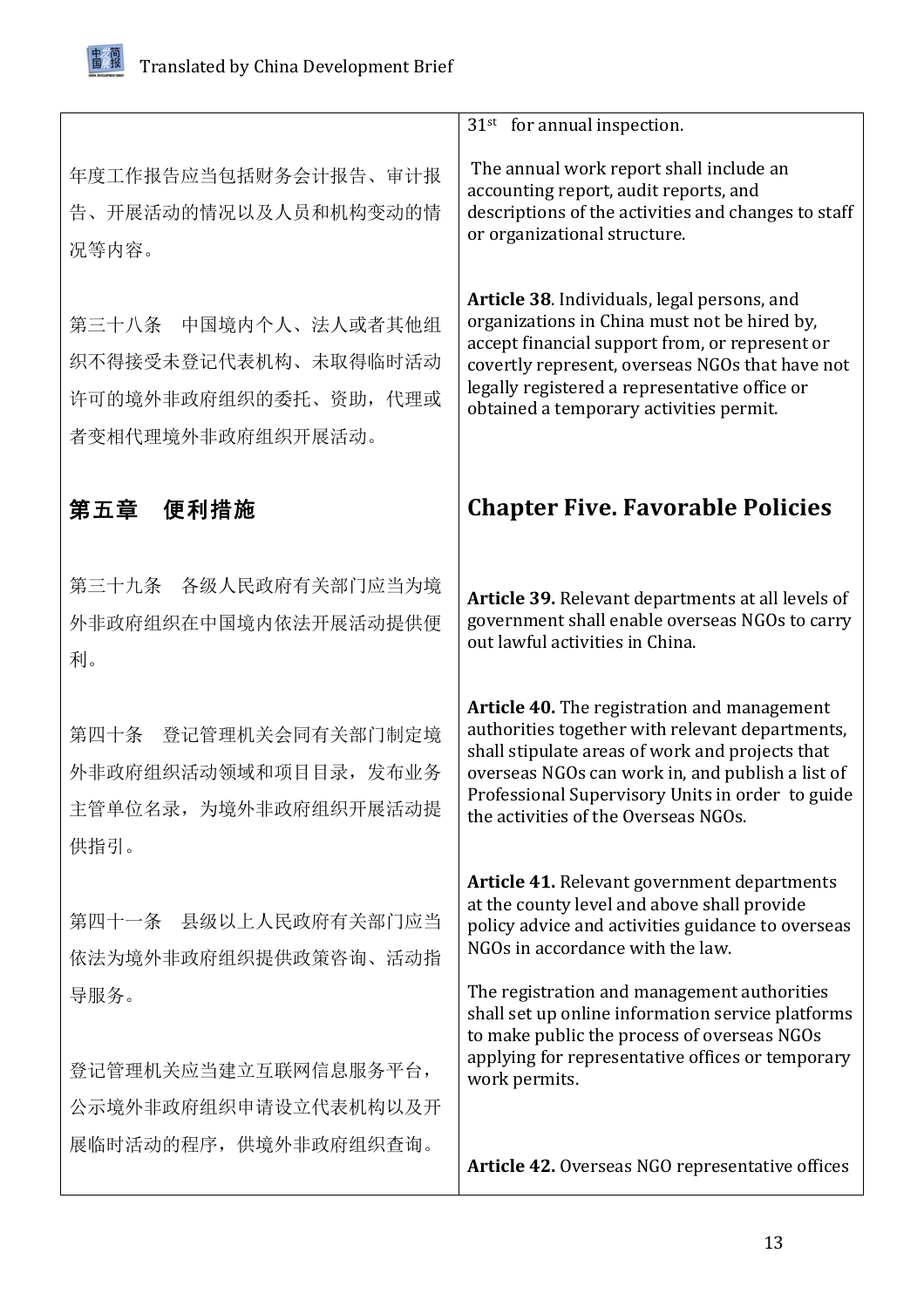<span id="page-13-0"></span>由发简

| 第四十二条 境外非政府组织代表机构依法享                                            | shall enjoy tax benefits and other favorable<br>policies in accordance with law.                                                                                                                                                                                                                                        |
|-----------------------------------------------------------------|-------------------------------------------------------------------------------------------------------------------------------------------------------------------------------------------------------------------------------------------------------------------------------------------------------------------------|
| 受税收优惠等政策。<br>第四十三条 对境外非政府组织代表机构进行                               | Article 43. Fees cannot be charged for the<br>annual inspection of overseas NGOs'<br>representative offices.                                                                                                                                                                                                            |
| 年度检查不得收取费用。                                                     |                                                                                                                                                                                                                                                                                                                         |
| 第四十四条 境外非政府组织代表机构首席代<br>表和代表中的境外人员,可以凭登记证书、代<br>表证明文件等依法办理工作手续。 | Article 44. Overseas chief representatives and<br>other expatriate representatives of an overseas<br>NGO's representative office, may use the<br>organization's registration certificate,<br>documents proving the representative's status,<br>and other materials to apply for work permits in<br>accordance with law. |
| 第六章 监督管理                                                        | <b>Chapter Six. Supervision And</b><br><b>Management</b>                                                                                                                                                                                                                                                                |
| 第四十五条 境外非政府组织在中国境内开展<br>活动, 应当接受业务主管单位、公安机关和有<br>关部门的监督管理。      | Article 45. Overseas NGOs conducting activities<br>in China shall be supervised and managed by<br>Professional Supervisory Units, public security<br>authorities, and relevant departments.                                                                                                                             |
| 第四十六条 业务主管单位履行下列监督管理                                            | Article 46. Professional Supervisory Units will<br>perform the following supervision and<br>management responsibilities:                                                                                                                                                                                                |
| 职责:<br>(一)负责对境外非政府组织设立代表机构、<br>变更登记事项、开展临时活动、实施新项目提             | (1) Provide advice on setting up a<br>representative office, changing registration<br>status, carrying out temporary activities, and<br>implementing new projects;                                                                                                                                                      |
| 出意见;                                                            | (2) Provide advice on the annual inspections of                                                                                                                                                                                                                                                                         |
| (二) 负责对境外非政府组织代表机构年度检                                           | the representative offices of overseas NGOs;                                                                                                                                                                                                                                                                            |
| 查提出意见;                                                          | (3) Guide and oversee representative offices of<br>overseas NGOs and overseas NGOs with                                                                                                                                                                                                                                 |
| (三) 指导、监督境外非政府组织代表机构和                                           | temporary permits to ensure that they carry out<br>activities legally;                                                                                                                                                                                                                                                  |
| 取得临时活动许可的境外非政府组织依法开展                                            |                                                                                                                                                                                                                                                                                                                         |
| 活动;                                                             | (4) Assist public security authorities and other<br>departments in investigating and punishing                                                                                                                                                                                                                          |
| (四) 协助公安机关等部门查处境外非政府组                                           | illegal activities by overseas NGOs and their<br>representative offices.                                                                                                                                                                                                                                                |
| 织及其代表机构的违法行为。                                                   |                                                                                                                                                                                                                                                                                                                         |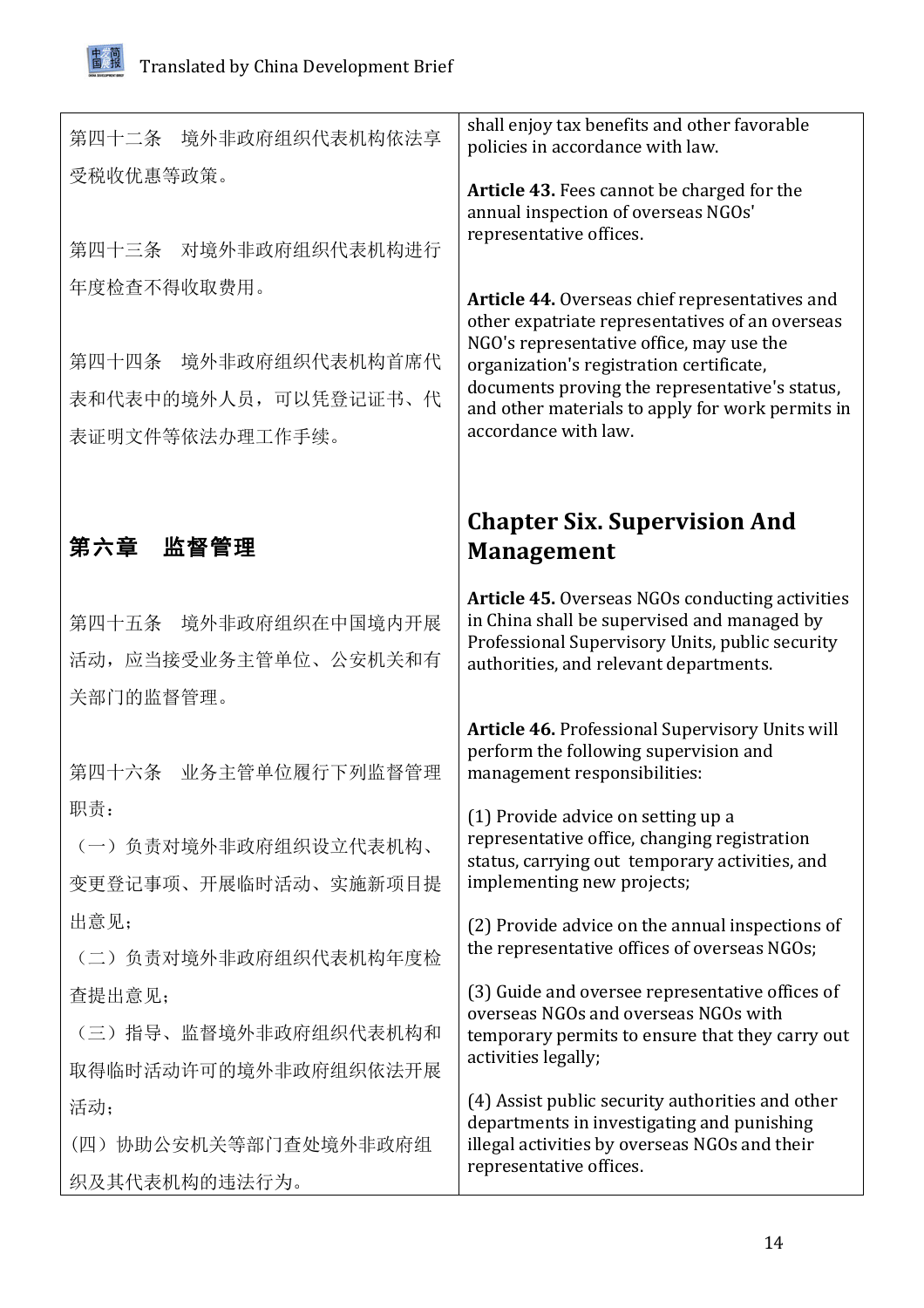

| 第四十七条 公安机关履行下列监督管理职                                                                   | Article 47. Public security authorities will have<br>the following supervision and management<br>responsibilities:                                                                                                                                                                                                                                                                                                                                    |
|---------------------------------------------------------------------------------------|-------------------------------------------------------------------------------------------------------------------------------------------------------------------------------------------------------------------------------------------------------------------------------------------------------------------------------------------------------------------------------------------------------------------------------------------------------|
| 责:<br>(一)负责对境外非政府组织设立代表机构的                                                            | (1) Register representative offices of overseas<br>NGOs;                                                                                                                                                                                                                                                                                                                                                                                              |
| 登记;<br>(二)负责对境外非政府组织开展临时活动的                                                           | (2) Approve overseas NGOs to carry out<br>temporary activities;                                                                                                                                                                                                                                                                                                                                                                                       |
| 许可;<br>(三)负责对境外非政府组织代表机构的年度                                                           | (3) Carry out annual inspections of the<br>representative office of overseas NGOs.                                                                                                                                                                                                                                                                                                                                                                    |
| 检查;<br>(四)负责对境外非政府组织及其代表机构的                                                           | (4) Oversee activities carried out by overseas<br>NGOs and their representative offices' and<br>investigate and punish illegal activities.                                                                                                                                                                                                                                                                                                            |
| 活动进行监督, 对违法行为进行查处。                                                                    |                                                                                                                                                                                                                                                                                                                                                                                                                                                       |
| 第四十八条 国家安全、外交外事、财政、金<br>融监督管理、海关、税务、外国专家等部门按<br>照各自职责对境外非政府组织及其代表机构依<br>法实施监督管理。      | Article 48. National security departments,<br>diplomatic and overseas affairs departments,<br>fiscal department, financial supervision and<br>management departments, the customs, tax<br>authorities, departments in charge of overseas<br>experts and other relevant departments shall<br>supervise and manage overseas NGOs and their<br>representative offices according to the law and<br>their respective responsibilities and area of<br>work. |
| 第四十九条 公安机关履行监督管理职责时,<br>可以依法采取下列措施:                                                   | Article 49. When performing their supervision<br>and management responsibilities, the public<br>security authorities may legally take the<br>following measures:                                                                                                                                                                                                                                                                                      |
| (一) 进入境外非政府组织在中国境内的办公<br>场所、活动场所进行现场检查;                                               | (1) Enter the Chinese offices and venues of<br>activities of overseas NGOs to carry out on-site<br>inspections;                                                                                                                                                                                                                                                                                                                                       |
| (二) 询问与被调查事件有关的单位和个人,<br>要求其对与被调查事件有关的事项作出说明;                                         | (2) Question organizations and individuals<br>related to the investigation, and request an<br>explanation of related issues;                                                                                                                                                                                                                                                                                                                          |
| (三) 查阅、复制与被调查事件有关的文件、<br>资料, 对可能被转移、销毁、隐匿或者篡改的<br>文件、资料予以封存;<br>(四)查封或者扣押与被调查事件有关的场所、 | (3) Access and copy documents and materials<br>related to an investigation, and seal and keep<br>documents and materials that might be<br>removed, destroyed, hidden, or tampered with;                                                                                                                                                                                                                                                               |
| 设施或者财物。                                                                               | (4) Close down or seize venues, equipment, or                                                                                                                                                                                                                                                                                                                                                                                                         |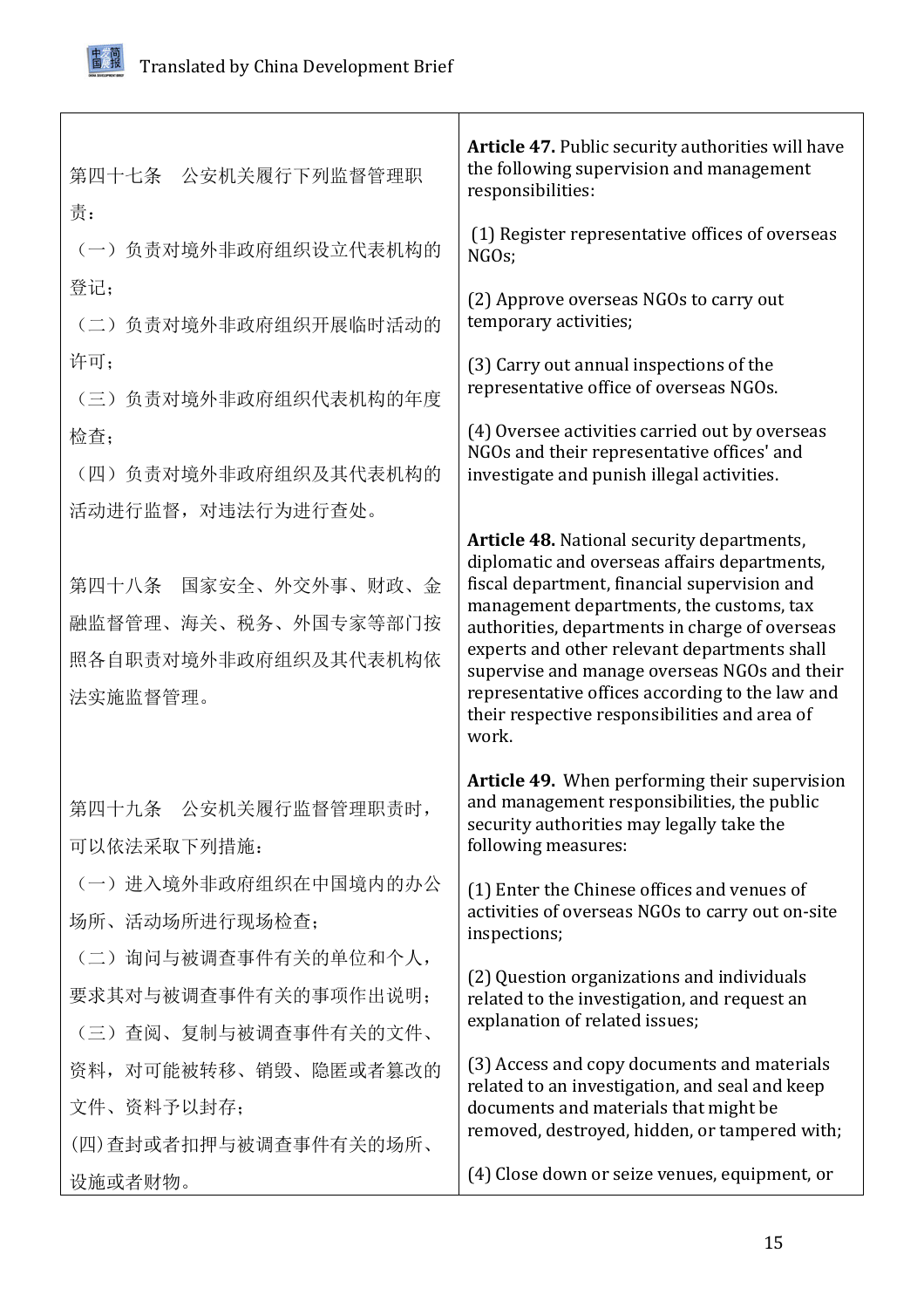<span id="page-15-0"></span>第五十条 公安机关可以查询与被调查事件有 关的单位和个人的银行账户。对涉嫌违法活动 的银行账户资金,经设区的市级以上人民政府 公安机关负责人批准,可以提请人民法院依法 冻结: 对涉嫌犯罪的银行账户资金, 依照《中 华人民共和国刑事诉讼法》的规定采取冻结措 施。

第五十一条 国务院反洗钱行政主管部门对境 外非政府组织代表机构、中方合作单位的银行 账户开立和使用情况进行监督管理,对接受境 外非政府组织资金的中国境内个人、法人或者 其他组织的银行账户及其交易进行反洗钱和反 恐怖融资监测。

外汇管理机关对公安机关查询有关境外非政府 组织的外汇收支情况予以配合,并提供资金监 测信息。

## 第七章 特别规定

第五十二条 境外非政府组织依照中国法律、 行政法规在中国境内设立或者合作设立的基金 会、民办社会机构,应当依法申请登记。登记 办法参照本法第二章的有关规定办理。

第五十三条 境外非政府组织设立或者合作设

properties related to an investigation.

**Article 50.** Public security authorities may access the bank accounts of organizations or individuals related to an investigation. If the approval of a person in charge of a public security authority at the municipal level and above (under which administrative districts are established) is gained, bank accounts related to illegal activities may be frozen with permission from a court. The bank accounts can also be frozen according to the Criminal Procedure Law of the People's Republic of China, if they are related to suspected criminal activities,

**Article 51**. The anti-money laundering departments under the State Council shall supervise and manage the opening and use of bank accounts by representative offices of an overseas NGOs and by their Chinese partners. They may also conduct anti-money laundering and counter-terrorism monitoring of bank accounts of individuals, legal persons, and organizations in China that receive funding from overseas NGOs.

Overseas exchange management authorities shall cooperate with public security authorities on inquiries into overseas exchange transactions related to the activities of overseas NGOs, and provide monitoring information on those transactions.

## **Chapter 7. Special Regulations**

**Article 52.** Overseas NGOs seeking to found or co-found foundations or societal organizations (民办社会机构) shall apply for registration as required by Chinese laws and regulations. Refer to relevant provisions in Chapter 2 for methods of registration.

**Article 53.** The foundations or societal organizations founded or co-founded by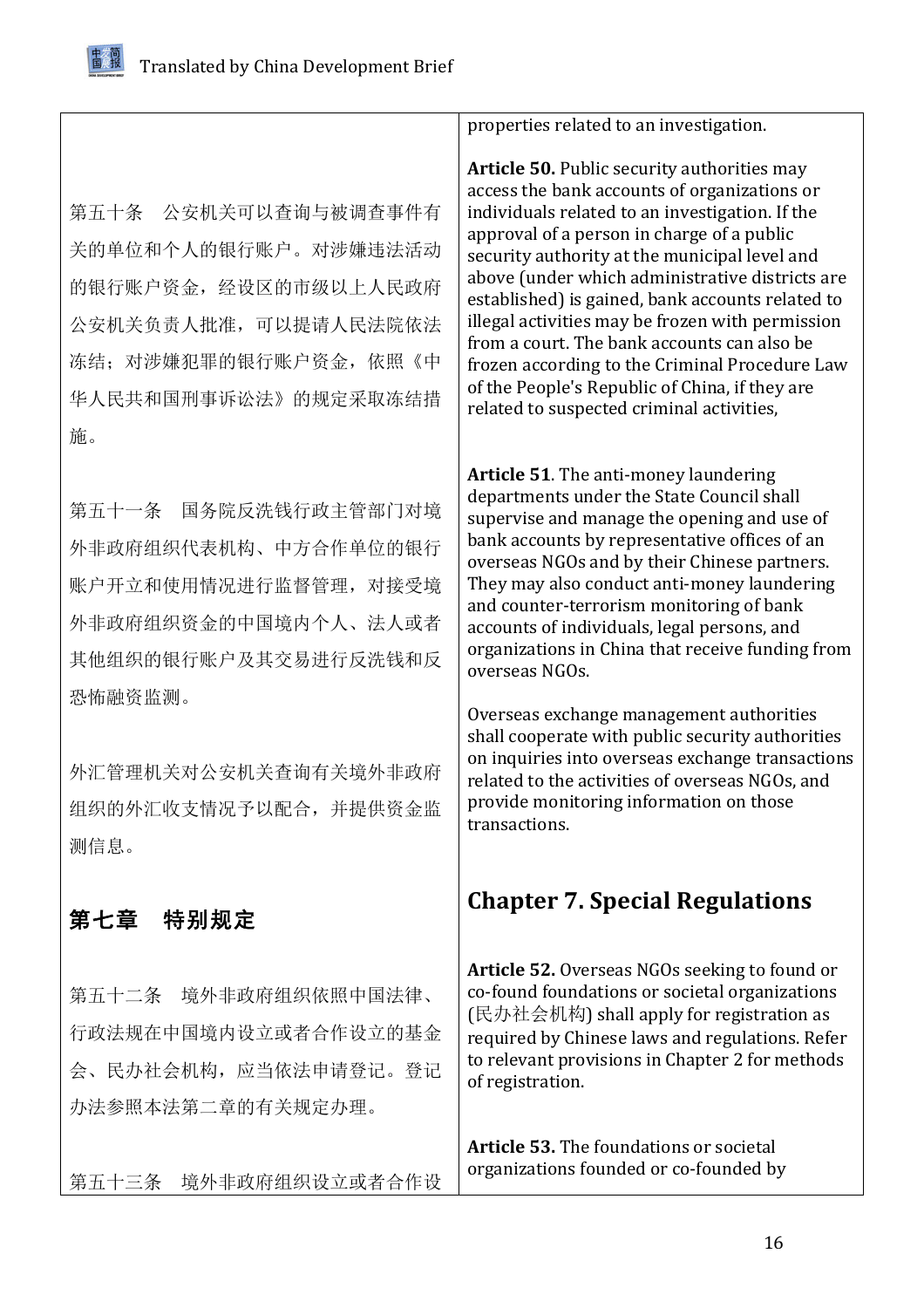临时活动的境外非政府组织或者中方合作单位

有下列情形之一的,由设区的市级以上人民政

<span id="page-16-0"></span>

| 立的基金会、民办社会机构不得在中国境内从                                                                                                                                                      | overseas NGOs must not:                                                                                                                                                                                                                                                                                                                                                                                                                                                                                                                                                                         |
|---------------------------------------------------------------------------------------------------------------------------------------------------------------------------|-------------------------------------------------------------------------------------------------------------------------------------------------------------------------------------------------------------------------------------------------------------------------------------------------------------------------------------------------------------------------------------------------------------------------------------------------------------------------------------------------------------------------------------------------------------------------------------------------|
| 事下列活动:                                                                                                                                                                    | (1) Conduct activities that violate Article 5 of<br>this law;                                                                                                                                                                                                                                                                                                                                                                                                                                                                                                                                   |
| (一) 违反本法第五条规定的活动;                                                                                                                                                         |                                                                                                                                                                                                                                                                                                                                                                                                                                                                                                                                                                                                 |
| (二) 以境外非政府组织名义开展活动、代理                                                                                                                                                     | (2) Conduct activities in the name of overseas<br>NGOs, or represent or indirectly represent                                                                                                                                                                                                                                                                                                                                                                                                                                                                                                    |
| 或者变相代理境外非政府组织开展活动;                                                                                                                                                        | overseas NGOs in carrying out activities within<br>China;                                                                                                                                                                                                                                                                                                                                                                                                                                                                                                                                       |
| (三) 未经批准, 以中方合作单位名义与境外                                                                                                                                                    | (3) Carry out activities with overseas NGOs in                                                                                                                                                                                                                                                                                                                                                                                                                                                                                                                                                  |
| 非政府组织开展活动;                                                                                                                                                                | the name of their Chinese partners without                                                                                                                                                                                                                                                                                                                                                                                                                                                                                                                                                      |
| (四)开展募捐活动。                                                                                                                                                                | proper permission;                                                                                                                                                                                                                                                                                                                                                                                                                                                                                                                                                                              |
|                                                                                                                                                                           | (4) Conduct fundraising activities                                                                                                                                                                                                                                                                                                                                                                                                                                                                                                                                                              |
| 第五十四条 公安机关和有关部门对境外非政<br>府组织设立或者合作设立的基金会、民办社会<br>机构的监督管理, 适用本法第四十九条、第五<br>十条、第五十一条的规定。                                                                                     | Article 54. Articles 49, 50 and 51 of this law<br>apply to the supervision and management by<br>public security authorities and relevant<br>departments, of foundations and societal<br>organizations founded or co-founded by<br>overseas NGOs.                                                                                                                                                                                                                                                                                                                                                |
|                                                                                                                                                                           | <b>Chapter 8: Legal Responsibility</b>                                                                                                                                                                                                                                                                                                                                                                                                                                                                                                                                                          |
| 第八章 法律责任                                                                                                                                                                  |                                                                                                                                                                                                                                                                                                                                                                                                                                                                                                                                                                                                 |
| 第五十五条 境外非政府组织在申请设立代表<br>机构时提供虚假材料或者采取其他手段隐瞒真<br>实情况取得登记的, 以及境外非政府组织或者<br>中方合作单位在申请临时活动许可时提供虚假<br>材料或者采取其他手段隐瞒真实情况取得许可<br>的, 由登记管理机关给予警告, 可以处二十万<br>元以下罚款; 情节严重的, 由登记管理机关撤 | Article 55. If overseas NGOs applying to set up a<br>representative office in China provide falsified<br>materials or use other methods to conceal the<br>truth, and if overseas NGOs and their Chinese<br>partner organizations applying for temporary<br>activity permits provide falsified materials or<br>use other methods to conceal the truth, the<br>registration and management authority may<br>impose a fine of no more than 200,000 RMB; In<br>serious cases, the registration and management<br>authority may revoke the registration certificate<br>or temporary activity permit. |
| 销登记或者吊销临时活动许可证明文件。<br>第五十六条 境外非政府组织代表机构、开展                                                                                                                                | <b>Article 56. Public security authorities of</b><br>municipal level and above (under which<br>administrative districts are established) shall<br>give warnings or orders to stop activities within                                                                                                                                                                                                                                                                                                                                                                                             |

a given period to representative offices of overseas NGOs, overseas NGOs carrying out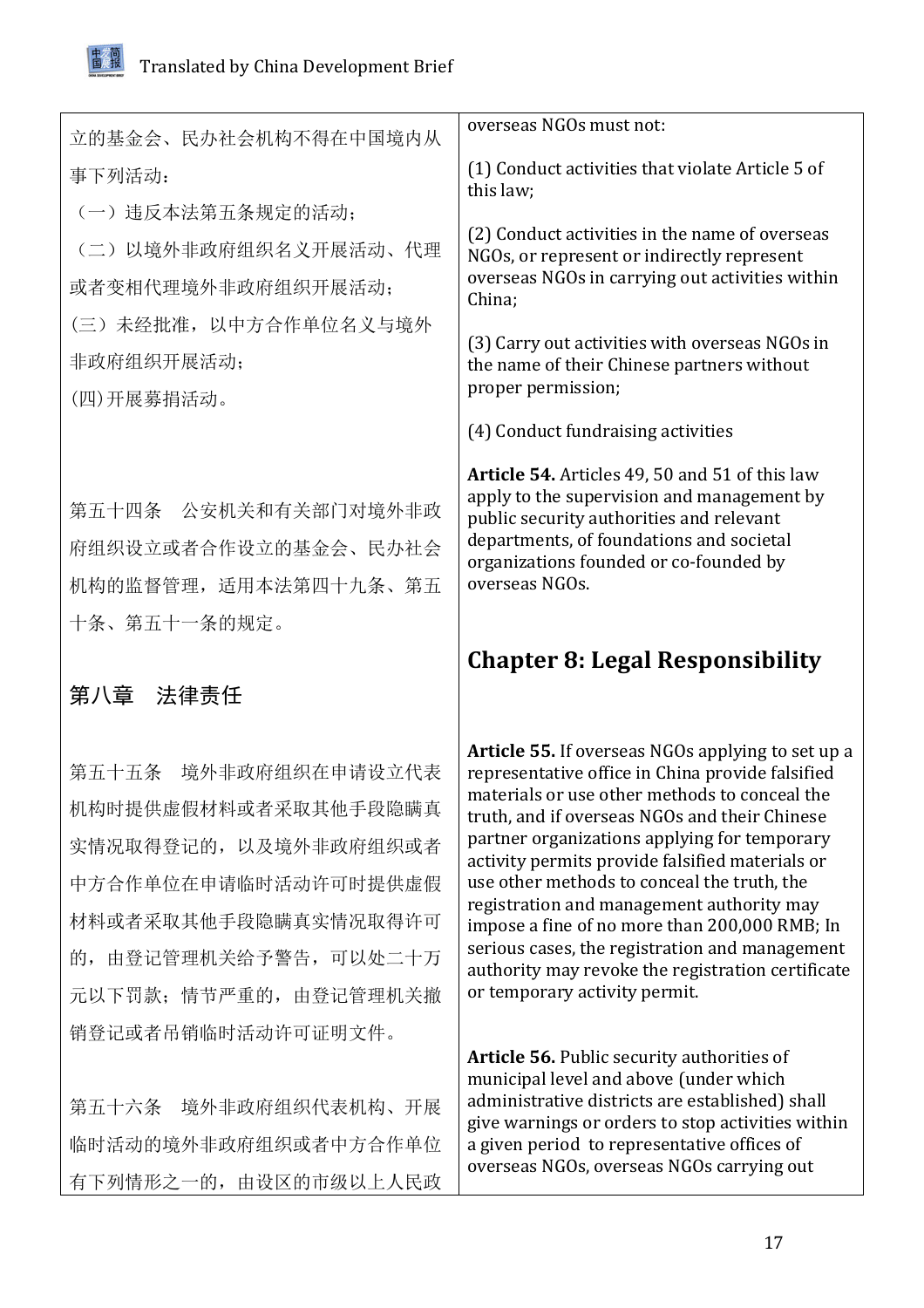## 閽

|                        | temporary activities, or their Chinese partners;                                                    |
|------------------------|-----------------------------------------------------------------------------------------------------|
| 府公安机关给予警告或者责令限期停止活动;   | confiscate illegal assets or unlawful gains;                                                        |
| 没收非法财物和违法所得; 可以处二十万元以  | impose fines of no more than 200,000 RMB; and<br>in serious cases, revoke registration certificates |
| 下罚款; 情节严重的, 由登记管理机关吊销登 | or temporary activity approval documents if any                                                     |
| 记证书、临时活动许可证明文件:        | of the following situations is found:                                                               |
| (一) 未按照本法第十三条、第二十四条、第  | (1) Information is not submitted to be put on file<br>kept by the registration and management       |
| 三十二条规定备案的;             | authorities in accordance with articles 13, 24,                                                     |
| (二) 伪造、变造、出租、出借登记证书、印  | and 32 of this law;                                                                                 |
| 章、临时活动许可证明文件的;         | (2) Falsify, fabricate, lease, or loan out<br>registration certificates, stamps, or temporary       |
| (三)超出代表机构登记的业务范围、活动地   | activity approval permits;                                                                          |
| 域以及临时活动的许可事项开展活动的;     | (3) Carry out activities exceeding registered                                                       |
| (四) 从事或者资助营利性活动的;      | scope of operations and regions, and activities<br>beyond the boundaries of temporary activity      |
| (五) 违反本法第二十三条、第三十六条规定  | permits;                                                                                            |
| 使用名称的;                 | (4) Carry out or fund for-profit activities;                                                        |
| (六) 违反规定取得、使用资金的;      | (5) Use names in violation of Articles 23, and 36                                                   |
| (七)未按照规定开立、使用银行账户的;    | of this law;                                                                                        |
| (八)未按照规定进行会计核算的;       | (6) Obtain or use funds in violation of the law;                                                    |
| (九) 未按照规定报送资金使用计划、提交或  | (7) Set up or use bank accounts in violation of                                                     |
| 者公开财务会计报告、审计报告的;       | the law;                                                                                            |
| (十) 在中国境内进行募捐或者违反规定接受  | (8) Accounting is not conducted as required by<br>the law;                                          |
| 中国境内捐赠的;               |                                                                                                     |
| (十一) 拒不接受或者不按照规定接受监督检  | (9) Spending plans, accounting and auditing<br>reports are not submitted or disclosed as            |
| 查的;                    | required by the law;                                                                                |
| (十二)未按照规定办理变更登记的;      | (10) Conduct fundraising activities or accept                                                       |
| (十三) 在中国境内发展或者变相发展会员   | donations in China against the law;                                                                 |
| 的;                     | (11) Refuse to accept inspections that are<br>required by the law;                                  |
| (十四) 违反规定设立分支机构的;      | (12) Fail to register any changes as required by                                                    |
| (十五) 违反规定聘请工作人员或者招募志愿  | the law;                                                                                            |
| 者的;                    | (13) Recruit or indirectly recruit members in                                                       |
| (十六) 违反本法其他规定的。        | China;                                                                                              |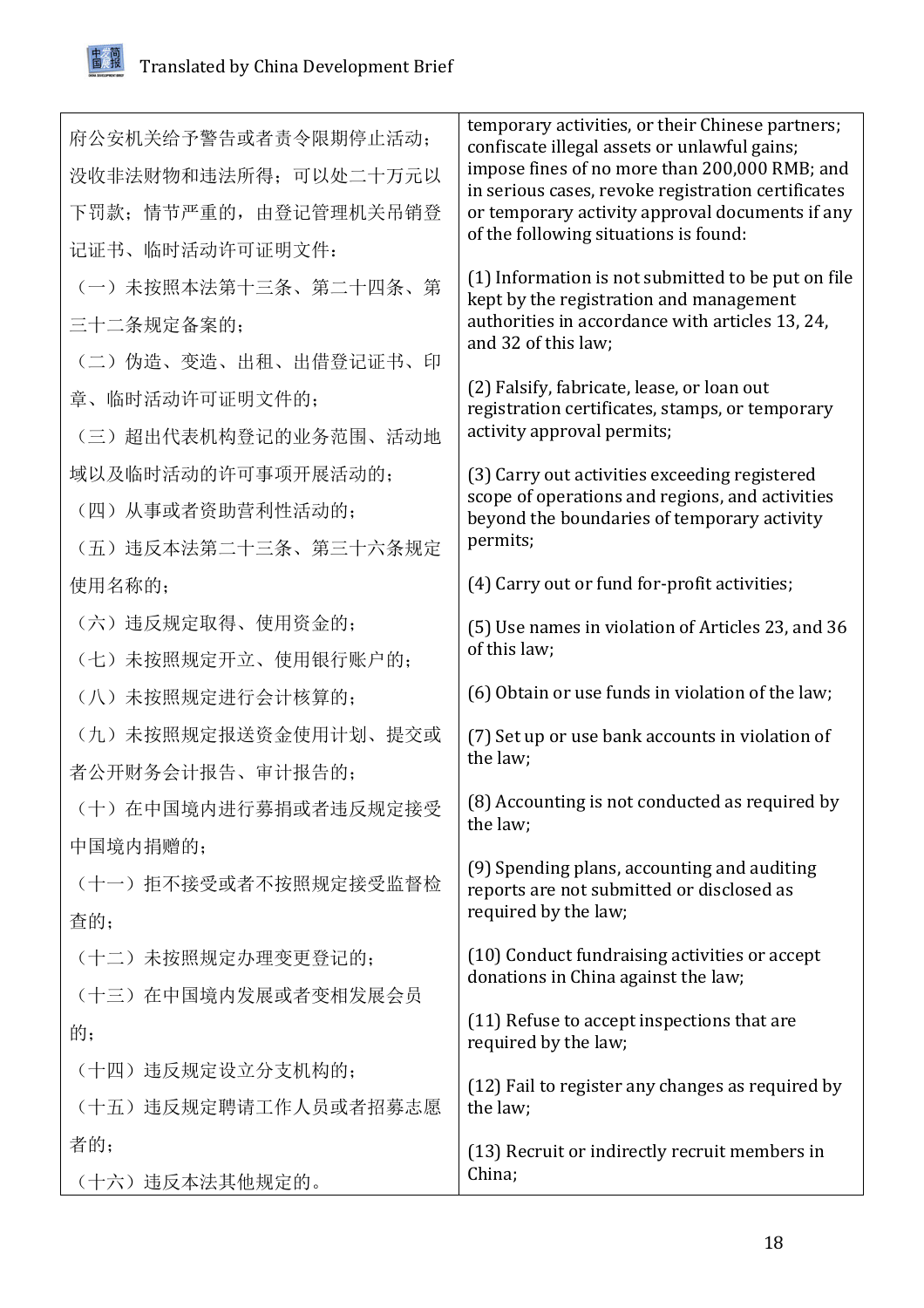由发简

|                                                                                                           | (14) Set up illegal branch organizations in<br>violation of the law;                                                                                                                                                                                                                                                                                                                                                    |
|-----------------------------------------------------------------------------------------------------------|-------------------------------------------------------------------------------------------------------------------------------------------------------------------------------------------------------------------------------------------------------------------------------------------------------------------------------------------------------------------------------------------------------------------------|
|                                                                                                           | (15) Hire staff or recruit volunteers illegally;                                                                                                                                                                                                                                                                                                                                                                        |
|                                                                                                           | (16) Violate other provisions of this law.                                                                                                                                                                                                                                                                                                                                                                              |
| 第五十七条 有下列情形之一的, 由设区的市<br>级以上人民政府公安机关予以取缔; 没收非法<br>财物和违法所得; 对直接责任人员给予警告,<br>情节严重的, 处十日以下拘留, 并处五万元以<br>下罚款: | <b>Article 57.</b> If any of the following situation<br>occurs, organization shall be banned by the<br>public security authorities at the municipal level<br>and above (under which administrative districts<br>are established). Have illegal properties and<br>gains confiscated; Individual(s) directly in<br>charge be warned, and in serious cases, be<br>detained for up to 10 days and fined up to<br>50,000RMB: |
| (一) 未经登记或者未取得临时活动许可, 以<br>境外非政府组织、境外非政府组织代表机构名<br>义开展活动的;                                                 | (1) Carry out activities in the name of overseas<br>NGOs or representative offices of overseas<br>NGOs without registrations or obtaining<br>temporary activity permits;                                                                                                                                                                                                                                                |
| (二) 境外非政府组织代表机构驻在期限届满<br>未重新登记, 仍以境外非政府组织代表机构名<br>义开展活动的;                                                 | (2) Continue to carry out activities in the name<br>of representative offices of overseas NGOs when<br>registration certificates have expired and have<br>not been renewed;                                                                                                                                                                                                                                             |
| (三) 被撤销登记、吊销登记证书以及注销登<br>记后继续以境外非政府组织代表机构名义开展<br>活动的;                                                     | (3) Continue to carry out activities in the name<br>of representative offices of overseas NGOs after<br>registration has been revoked, registration<br>certificates have been suspended, or<br>registration has been canceled;                                                                                                                                                                                          |
| (四)境外非政府组织临时活动许可期限届满<br>或者临时活动许可证明文件被吊销后仍在中国<br>境内开展活动的;                                                  | (4) Continue to carry out activities in China after<br>temporary activity permit has expired or been<br>revoked;                                                                                                                                                                                                                                                                                                        |
| (五)违反规定以境外非政府组织分支机<br>构名义开展活动的。                                                                           | (5) Carry out activities in the name of branch<br>offices of overseas NGOs against the law.                                                                                                                                                                                                                                                                                                                             |
| 第五十八条 有下列情形之一的, 由设区的市<br>级以上人民政府公安机关责令停止违法行为;<br>没收非法财物和违法所得; 对直接责任人员给<br>予警告, 情节严重的, 处五日以下拘留, 并处         | <b>Article 58.</b> If any of the following situations<br>occurs, the public security authorities at the<br>municipal level and above (under which<br>administrative districts are established) can<br>order illegal activities to be stopped; confiscate<br>illegal properties and gains; warn individual(s)<br>directly in charge, and in serious cases, detain                                                        |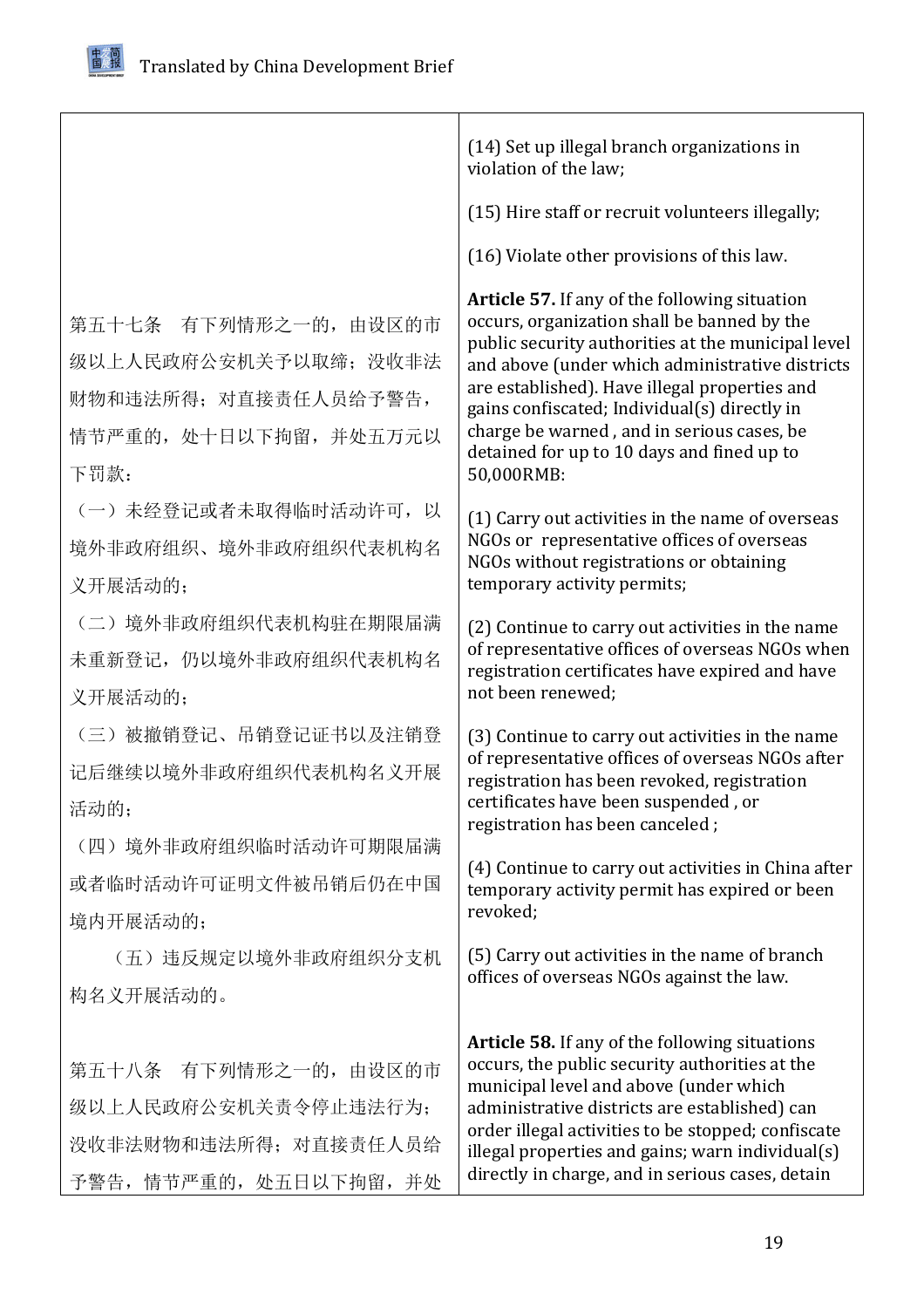

| 五万元以下罚款:                                                                                                                                                                                          | them for up to 5days and issue fines of a<br>maximum of 50,000RMB:                                                                                                                                                                                                                                                                                                                                                                                                                                                                                                                                                                                                                            |
|---------------------------------------------------------------------------------------------------------------------------------------------------------------------------------------------------|-----------------------------------------------------------------------------------------------------------------------------------------------------------------------------------------------------------------------------------------------------------------------------------------------------------------------------------------------------------------------------------------------------------------------------------------------------------------------------------------------------------------------------------------------------------------------------------------------------------------------------------------------------------------------------------------------|
| (一) 境外非政府组织未登记代表机构、未取<br>得临时活动许可, 委托、资助中国境内个人、<br>法人或者其他组织在中国境内开展活动的;                                                                                                                             | (1) Overseas NGOs without a registered<br>representative office or a temporary activity<br>permit commission or fund individuals, legal<br>persons, or other organizations in China to carry<br>out activities in China;                                                                                                                                                                                                                                                                                                                                                                                                                                                                      |
| (二)境外非政府组织设立或者合作设立的基<br>金会、民办社会机构以境外非政府组织名义开<br>展活动、代理或者变相代理境外非政府组织开                                                                                                                              | (2) Foundations or societal organizations<br>founded or co-founded by overseas NGOs carry<br>out activities in the name of overseas NGOs, and<br>work directly or indirectly as agents of overseas<br>NGOs;                                                                                                                                                                                                                                                                                                                                                                                                                                                                                   |
| 展活动的;<br>(三) 境外非政府组织设立或者合作设立的基<br>金会、民办社会机构违反本法规定在中国境内                                                                                                                                            | (3) Foundations or societal organizations<br>founded or co-founded by overseas NGOs carry<br>out fundraising activities, be involved in, or fund<br>for-profit activities;                                                                                                                                                                                                                                                                                                                                                                                                                                                                                                                    |
| 进行募捐, 从事或者资助营利性活动的;<br>(四) 中国境内个人、法人或者其他组织明知<br>境外非政府组织未登记代表机构、未取得临时<br>活动许可,与其合作的;                                                                                                               | (4) Individuals, legal persons, or other<br>organizations in China work with overseas NGOs<br>despite knowing that these NGOs have not<br>registered or obtained temporary activity<br>permits;                                                                                                                                                                                                                                                                                                                                                                                                                                                                                               |
| (五) 中国境内个人、法人或者其他组织接受<br>未登记代表机构、未取得临时活动许可的境外<br>非政府组织委托、资助, 代理或者变相代理境<br>外非政府组织开展活动的, 或者代为境外非政<br>府组织进行资金收付的。                                                                                    | (5) Individuals, legal persons, or other<br>organizations in China accept authorizations,<br>fund, or work directly or indirectly as agents of<br>overseas NGOs that are not registered or<br>without temporary permits to carry out<br>activities, or help processing funds for overseas<br>NGO <sub>s</sub> .                                                                                                                                                                                                                                                                                                                                                                               |
| 第五十九条 境外非政府组织、境外非政府组<br>织代表机构以及境外非政府组织设立或者合作<br>设立的基金会、民办社会机构有下列情形之一<br>的, 由登记管理机关吊销登记证书、临时活动<br>许可证明文件或者予以取缔; 构成犯罪的, 依<br>法追究刑事责任; 尚不构成犯罪的, 由设区的<br>市级以上人民政府公安机关对直接负责的主管<br>人员和其他直接责任人员处十五日以下拘留: | Article 59. If any of the following situations<br>occur, overseas NGOs, representative offices of<br>overseas NGOs, and foundations and societal<br>organizations founded or co-founded by<br>overseas NGOs shall be revoked of their<br>registration certificates or temporary activity<br>permits, or banned by registration and<br>management authorities; criminal charges shall<br>be brought against them in cases where crimes<br>are committed; and where violations do not<br>constitute a criminal offense, the public security<br>authorities of municipal level and above (under<br>which administrative districts are established)<br>may authorize detention of no more than 15 |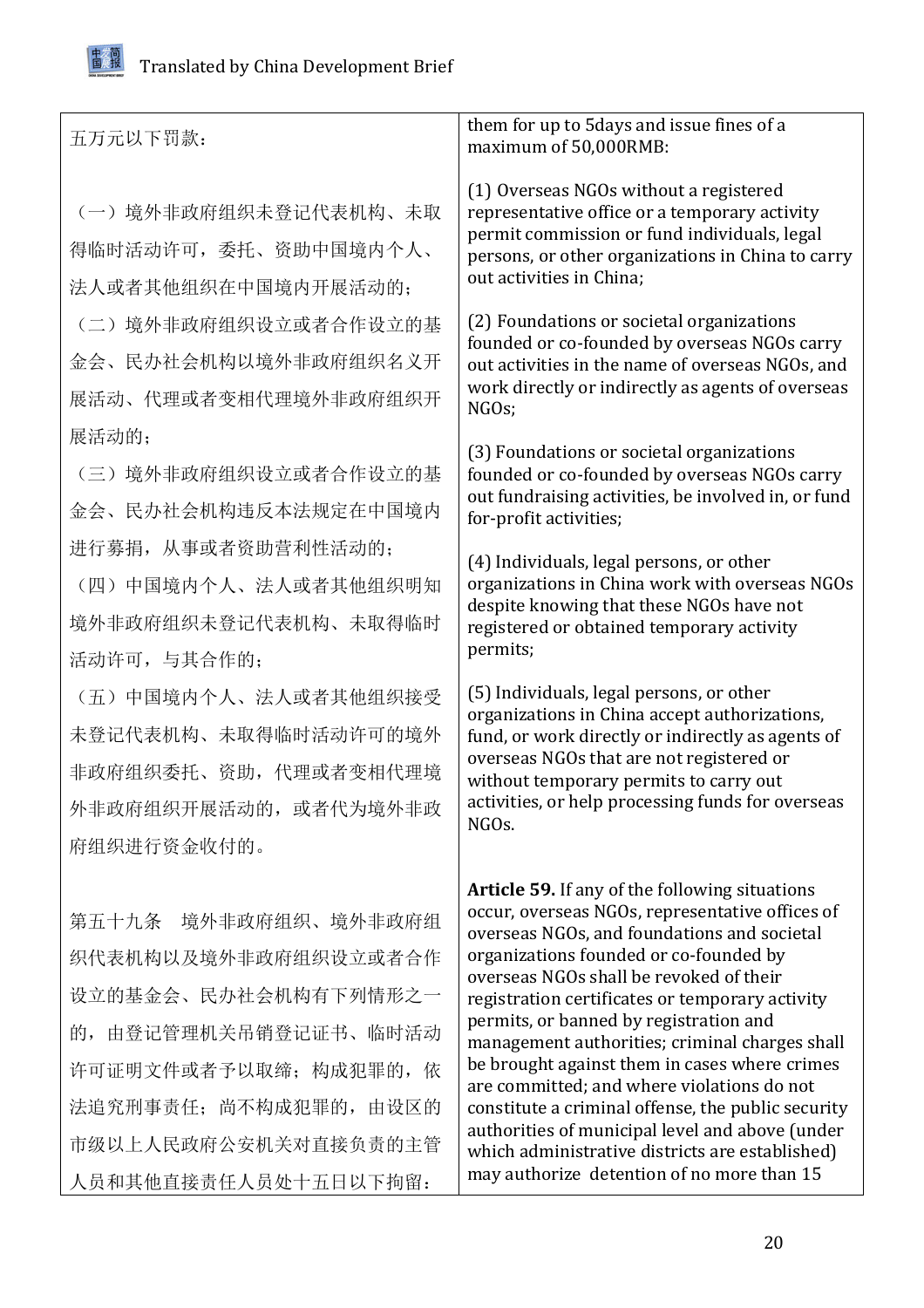

|                                                                                                                       | days for the person directly in charge and other<br>individual(s) directly responsible:                                                                                                                                                                                                                                            |
|-----------------------------------------------------------------------------------------------------------------------|------------------------------------------------------------------------------------------------------------------------------------------------------------------------------------------------------------------------------------------------------------------------------------------------------------------------------------|
| (一) 颠覆国家政权的;                                                                                                          | (1) Subvert state power;                                                                                                                                                                                                                                                                                                           |
| (二)破坏民族团结、分裂国家的;                                                                                                      | (2) Undermine ethnic solidarity and engage in<br>separatism;                                                                                                                                                                                                                                                                       |
| 煽动抗拒国家法律、行政法规实施的;<br>$\left(\equiv\right)$<br>(四)搜集国家秘密或者情报的;                                                         | (3) Incite resistance against enforcement of<br>state laws and administrative regulations;                                                                                                                                                                                                                                         |
| (五) 造谣、诽谤或者发表、传播其他有害信                                                                                                 | (4) Collect state secrets or intelligence;                                                                                                                                                                                                                                                                                         |
| 息, 危害国家安全或者损害国家利益的;                                                                                                   | (5) Spread rumors, defamation, or publish and<br>disseminate other harmful information that                                                                                                                                                                                                                                        |
| (六) 从事或者资助政治活动, 非法从事宗教<br>活动或者非法资助宗教活动的;                                                                              | undermine state security or harm national<br>interests;                                                                                                                                                                                                                                                                            |
| (七) 有其他危害国家安全、损害国家利益或<br>者社会公共利益情形的。                                                                                  | (6) Carry out or fund political activities or<br>illegally carry out or fund religious activities;                                                                                                                                                                                                                                 |
|                                                                                                                       | (7) Other activities that undermine state<br>security and harm national interests or societal<br>public interests.                                                                                                                                                                                                                 |
| 境外非政府组织、境外非政府组织<br>第六十条<br>代表机构违反本法规定被撤销登记、吊销登记<br>证书或者临时活动许可证明文件,自被撤销、<br>吊销之日起五年内, 该境外非政府组织不得在<br>中国境内设立机构或者开展临时活动。 | <b>Article 60.</b> Overseas NGOs and representative<br>offices of overseas NGOs that are deregistered,<br>revoked of registration certificates or temporary<br>activity permits must not apply to set up offices<br>in China or carry out temporary activities within<br>5 years from the date of deregistration or<br>revocation. |
| 未经登记或者未取得临时活动许可开展活动的<br>境外非政府组织, 自活动被取缔之日起五年<br>内, 不得在中国境内设立机构或者开展临时活                                                 | Overseas NGOs that carry out activities without<br>registering or obtaining temporary activity<br>permits may not apply to set up offices in China<br>or carry out temporary activities within 5 years<br>from the date of cancellation of their activities.                                                                       |
| 动。                                                                                                                    | Overseas NGOs violating article 59 of this law<br>must not establish offices or carry out<br>temporary activities in China.                                                                                                                                                                                                        |
| 有本法第五十九条规定情形的境外非政府组                                                                                                   |                                                                                                                                                                                                                                                                                                                                    |
| 织,不得在中国境内设立机构或者开展临时活                                                                                                  |                                                                                                                                                                                                                                                                                                                                    |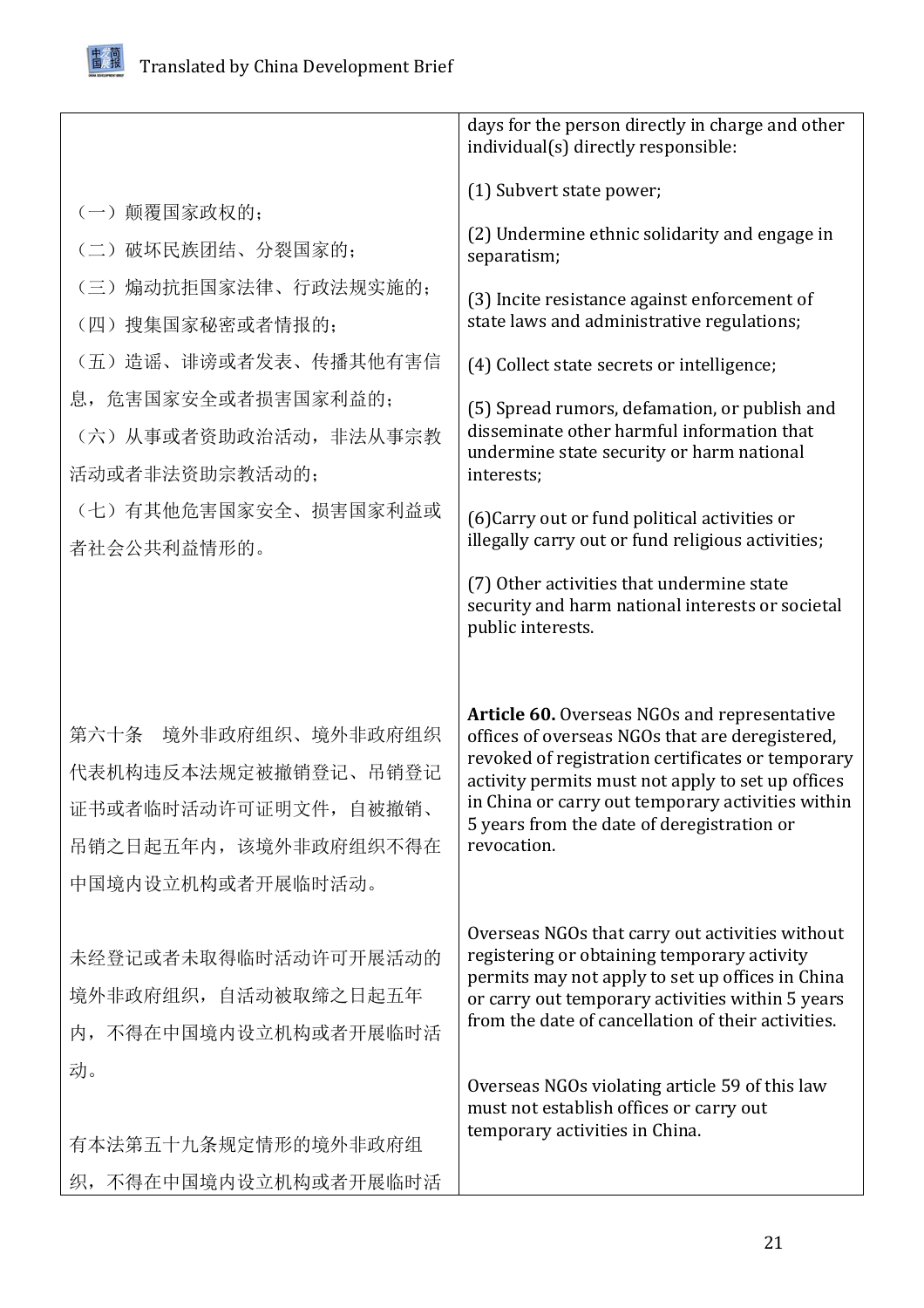<span id="page-21-0"></span>

| 动。<br>境外非政府组织设立或者合作设立的基金会、<br>民办社会机构被吊销登记证书的, 自被吊销之<br>日起五年内, 不得再申请设立或者合作设立基<br>金会、民办社会机构。                                   | If the registration certificates of foundations or<br>societal organizations founded or co-founded by<br>overseas NGOs are revoked, the overseas NGOs<br>cannot apply to found or co-found foundations<br>or societal organizations in China within 5 years<br>from the date the registration was revoked.                                                                                                                                                                                                                                                                                               |
|------------------------------------------------------------------------------------------------------------------------------|----------------------------------------------------------------------------------------------------------------------------------------------------------------------------------------------------------------------------------------------------------------------------------------------------------------------------------------------------------------------------------------------------------------------------------------------------------------------------------------------------------------------------------------------------------------------------------------------------------|
| 第六十一条 境外非政府组织代表机构被责令<br>限期停止活动、撤销登记、吊销登记证书的,<br>应当上缴登记证书、印章和财务凭证, 由登记<br>管理机关封存。对被撤销登记、吊销登记证书<br>的, 由登记管理机关公告作废其登记证书、印<br>章。 | <b>Article 61.</b> Representative offices of overseas<br>NGOs that are ordered to stop operations within<br>a certain period of time, are de-registered, or<br>have registration certificates revoked, shall turn<br>in their registration certificates, official seals,<br>and accounting documents to be sealed and<br>stored by the registration and management<br>authorities. For organizations that are<br>deregistered or whose registration certificates<br>have been revoked, the registration authorities<br>shall publicly announce the cancellation of their<br>documents and official seal. |
| 第六十二条 对违反本法规定的境外人员, 公<br>安机关、国家安全机关可以依法限期出境、遣<br>送出境或者驱逐出境。                                                                  | Article 62. For foreigners violating this law, the<br>public security authorities or state security<br>departments may order their departure within a<br>given period of time, have them repatriated, or<br>deported.                                                                                                                                                                                                                                                                                                                                                                                    |
| 第六十三条 国家工作人员在境外非政府组织<br>管理工作中滥用职权、玩忽职守、徇私舞弊,<br>尚不构成犯罪的, 依法给予处分。                                                             | Article 63. State employees who abuse power,<br>are negligent, or corrupt in managing overseas<br>NGOs shall be given disciplinary sanctions if<br>their behavior does not constitute criminal<br>offenses.                                                                                                                                                                                                                                                                                                                                                                                              |
| 第六十四条 违反本法规定, 构成犯罪的, 依<br>法追究刑事责任。                                                                                           | <b>Article 64.</b> Where violations of this law<br>constitute a crime, criminal charges shall be<br>brought in accordance with law.                                                                                                                                                                                                                                                                                                                                                                                                                                                                      |
| 第九章<br>附则                                                                                                                    | <b>Chapter 9. Supplementary</b><br><b>Provisions</b>                                                                                                                                                                                                                                                                                                                                                                                                                                                                                                                                                     |
| 第六十五条 本法所称民办社会机构, 是指依<br>法登记, 由社会力量举办, 从事社会服务活动                                                                              | <b>Article 65.</b> "Societal organizations" in this law<br>refer to lawfully registered organizations<br>organized by non-state resources, and engaged                                                                                                                                                                                                                                                                                                                                                                                                                                                   |